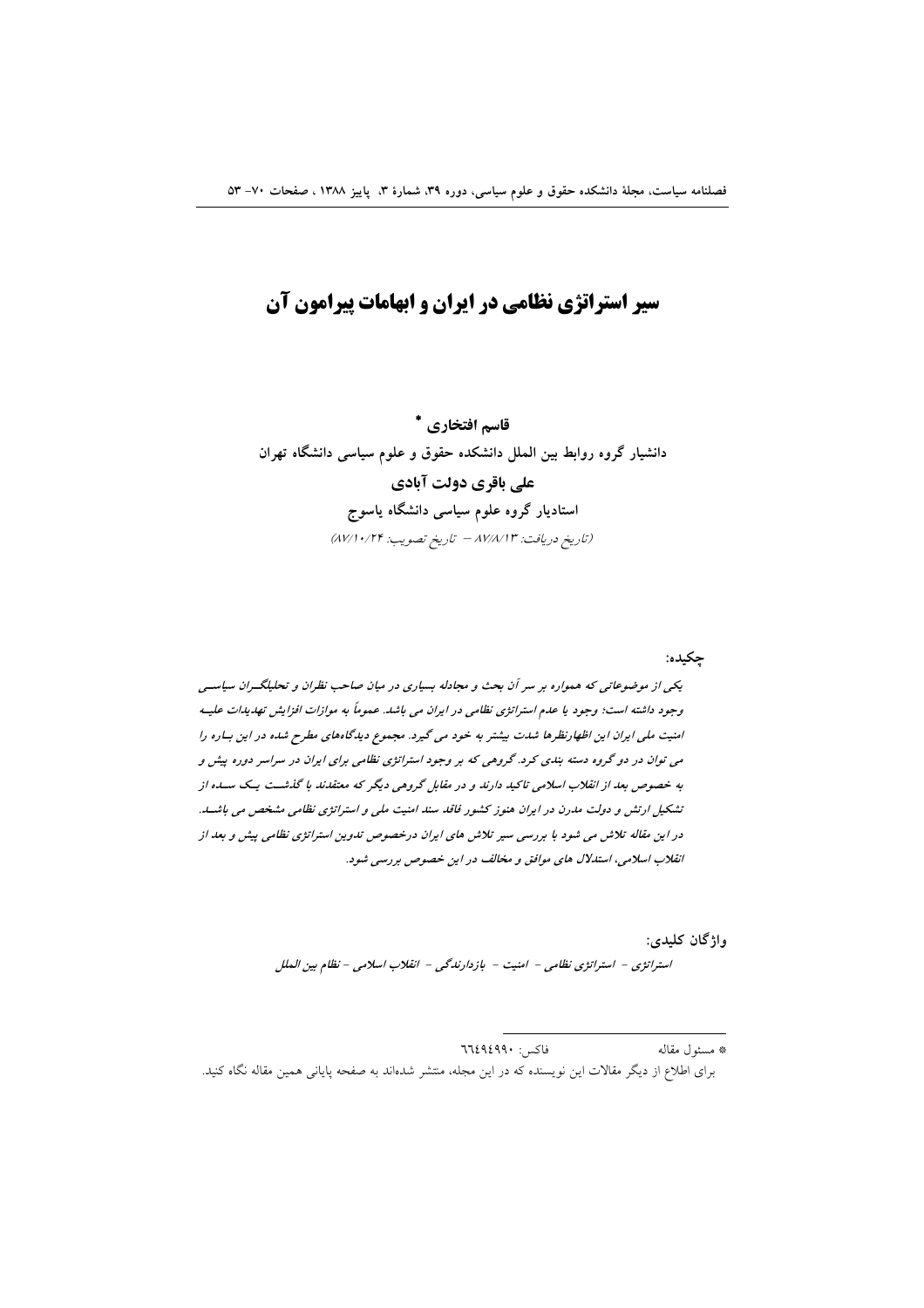#### مقدمه

امنیت از نخستین و ضروریترین نیازهای جامعه بـشری محـسوب مـیشـود. ایـن نیـاز از زمانی که بشر قدم به عرصه حیات نهاد، پدید آمد و تاکنون ادامه یافتـه اسـت. در دسـتهبنـدی نیازهای انسان عموماً امنیت را در طبقه دوم پس از نیازهای فیزیولوژیک مانند نیاز به غــذا، آب و هوا قرار میدهند. لذا باید گفت بسیار طبیعی است کـه انـسان هـا پـس از بـر طـرف کـردن نیازهای اولیه بدنبال تأمین جان خویش باشند. مهمترین تهدیدی که از ابتدا حیات انــسان را در معرض مخاطره قرار داد (و همچنان باقیست) وقوع نزاع در سطح خرد و جنگ در سطح کلان بود . بنابراین، پس از تشکیل نخستین اجتماعات و به طور خاص دولتها، بخشی از توجهـات افراد به این مساله معطوف شد که چگونه بـا تهدیـدات پـیش رو مقابلــه کننــد. آمــادگی بــرای خطرات احتمالی و استفاده از مهمترین و پیشرفتهترین ابزارهای نظامی نخستین پاسخهایی بودند که افراد و دولتها به آن دست یافتند. اما آنچه که مهــمتــر از کــسب ابزارهــای پیــشرفته نظامی بود به نحوه استفاده و بکارگیری این ابزارها در جنگها بـاز مـی گـشت. پـس بتــدریج بخشی از مطالعات انسان ها به سمت تفکر درباره چگونگی هدایت جنگها و شیوه بکارگیری تسلیحات در آنها سوق پیدا کرد. امـری کــه امـروزه از آن بــه عنــوان اســتراتژی نظــامی تعبیــر می شود. ایران از جمله کشورهایی است که بدلیل قرار داشتن در چهار راه حـوادث جهـانی همواره با مسائل فوق الذكر به اشكال مختلف درگير بوده است. لذا انتخــاب اســتراتژي نظــامي مناسب برای حفیظ تمامیت ارضبی و استقلال کشور همبواره یکبی از دغدغـههـای جـدی تصمیمگیرندگان سیاسی ایران بوده است. در این مقاله قصد آن داریم تا سیر این تـلاش هــا را مورد بررسی و توجه قرار داده؛ به دلایل اتخاذ استراتژی نظامی بازدارنـدگی از سـوی ایـران بپردازیم. بدین منظور با ذکر تعریفی از استراتژی؛ اقدامات دولت ایران پیش و بعـد از انقــلاب یبي گرفته مي شود.

#### تعريف استراتژي نظامي

واژه استراتژی در اصل اصطلاحی نظامی است کـه در مفهـوم سـنتی؛ بـه هنـر و فـن طرحریزی، ترکیب و تلفیق عملیات نظامی برای رسیدن به یک هدف جنگی مشخص اطلاق می شود (سنجابی،۱۳۸۰: ۲۲) . بـه عبـارت دیگـر، اسـتراتژی، فراینـد تنظـیم روابـط میـان اهـداف رقابتآمیز و ابزارها و منابع کمیاب است و بر آن است تا برای رسیدن بـه اهــداف بــا کمتــرین هزینه، برنامهای مناسب ارائه دهد. جهت رسیدن بـه اهـداف و منـافع مـی تـوان از ابزارهـای گوناگون استفاده کرد و راه های مختلف را برای تأمین آنها برگزید. یکی از این ابزارها و شباید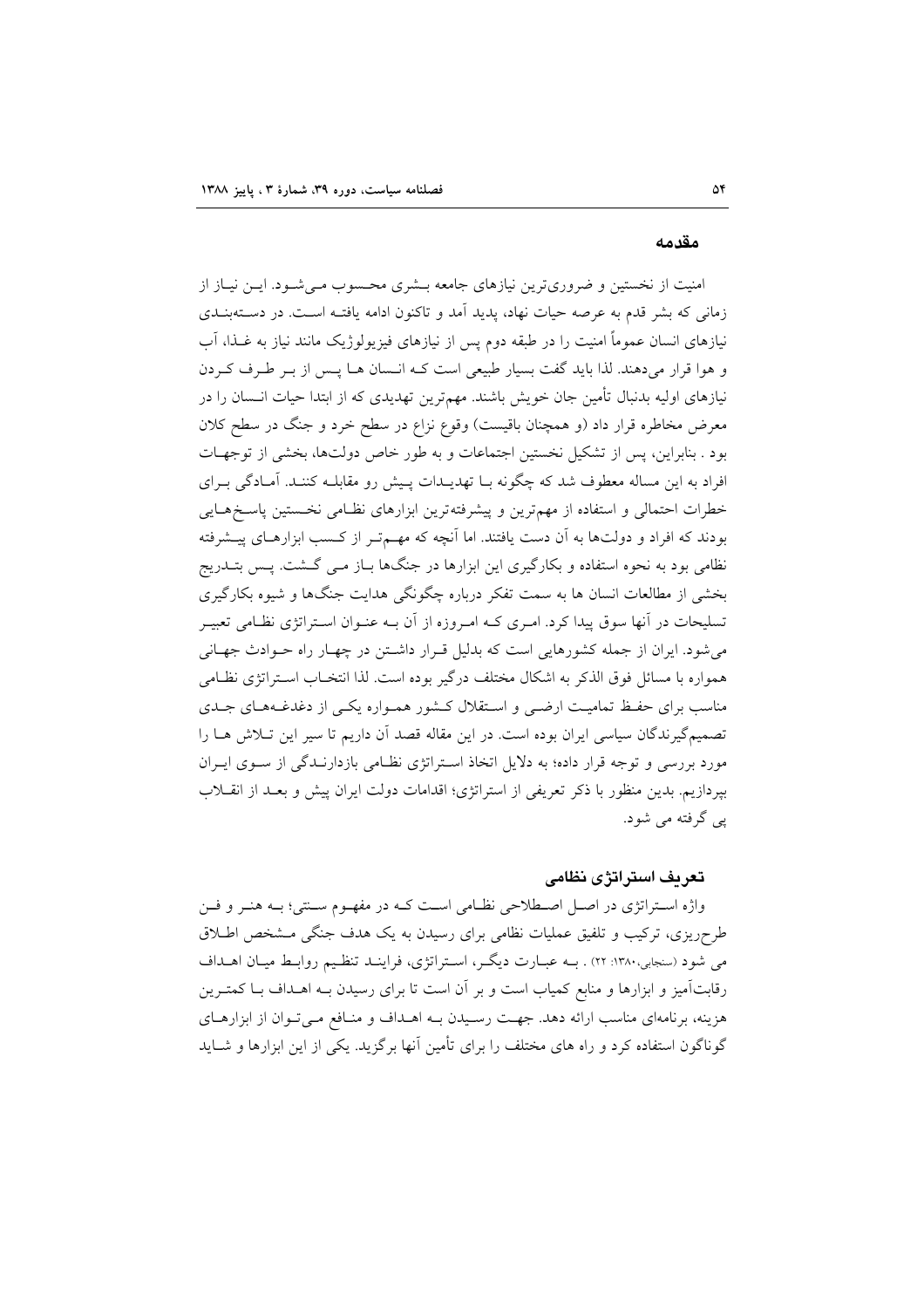مهمترین آنها، نیروهای مسلح و توان نظامی است. تهدیدات نظامی معطـوف بـه دولـت ملـی، چگونگی بهرهگیـری از توانـاییهـا و امکانـات نیروهـای مـسلح بـرای رفـع تهدیـد و ایجـاد فرصتهای بیشتر برای کشور؛ در قالب استراتژی دفـاعی کـشور طراحـی مـیشـود کـه زیـر مجموعه استراتژی امنیت ملی به شمار میآید. استراتژی دفاعی کشورها برغم تداوم در برخـی ابعاد، به مرور زمان در نتیجه بروز تهدیــدها و فرصــتهــای جدیــد و دگرگــونی در ابزارهــای تهديد و مقابله تغيير مي يابد. تناسب بيين اهـداف و منـافع ملـي، تهديـدات خـارجي و نحـوه استفاده از نیروهای مسلح، پایه استراتژی دفاعی کشورهاست، هر یک از این مؤلفهها مےتوانـد به تغییر استراتژی دفاعی منجر شود (بردان ف)۱۳۸۸: ۳۷۹-۳۷۸. در ایران نیز این مفهوم بـا تغییـر و تحولات بسیار همراه بوده است. طوری که گاه اصل وجود اّن زیر سوال رفته است.

## تشکیل ارتش و آغاز تلاش ها برای دست بایی به استراتژی نظامی در ایران

اصولاً تشکیل ارتش مدرن در ایران را با نام رضا شاه می شناسند. اگرچه رضاشاه در سـال ۱۳۰۴ بر تخت یادشاهی ایران نشست اما اصلاحات نظـامی خـود را در سـال ۱۳۰۰ یعنـی در زمانی که مقام وزارت جنگ را داشت، آغاز کرد. نخستین اقدام او برای ایجاد ارتـش یکپارچــه متمرکز و ملـی، صـدور فرمـان شـماره یـک ارتـش در ۱۵ آذر ۱۳۰۰ بـود کـه بـر اسـاس آن ژاندارمری و لشکر قزاق در هم ادغام شدند. او در ۱۵ دی ماه همان سال اعلام کرد کـه ارتـش نوین شامل پنج لشکر سازمان دهی شده است که ستاد فرماندهی هر لشکر مرکب از حدود ۱۰ هزار نفر سرباز خواهد بود. بعدها در سال ۱۳۰۲ تیپ مستقل شـمال کـه مـسوول اسـتانهـای ساحلی دریای خزر بود به این لشکرها افزوده شد. در اوایل دهه ۱۳۰۰ مقامات نظامی تلاشبی سرسختانه کردند تا سازمان ارتش را براساس فرمان نظامی ۱۵ دی مـاه ۱۳۰۰ تـشکیل دهنـد و بودجه لازم برای تشکیل ارتش نوین تأمین شود. روش سربازگیری برای ارتش جدیــد عمــدتاً متکی به سیستم «بنیچه» بود که از قرن نوزدهم معمول شده بود و طبـق اّن هـر ناحیــه بایــستی تعدادی سرباز می داد و شمار سربازان بر اساس تعداد زمین زیر کشت تعیین می شد. البتــه در کنار این سربازان منفرد داوطلب، واحـدهای کوچـک عــشایری نیــز وجــود داشــتند. بــا آنکــه تلاشهای زیادی برای تقویت لشکرها انجام می گرفت و برغم توصیه ها و فـشارهای دائمـی وزارت جنگ کار سربازگیری به کندی پیش می رفت و شمار سربازان لشکرهای شهرستان هـا کمتر از ده هزار نفر مقرر بود. در ۱۳۰۵ شمار سربازان ارتش ایران به زحمت به ۴۰ هـزار نفـر ر سىل.

همراه با نظام سربازگیری اجباری اصلاحاتی نیز در آموزش و تمـرین هـای نظـامی انجـام شد. رضاشاه سیستم اَموزش نظامی داخل ایران را از نو سازماندهی و مدرسه نظام و دانـشکده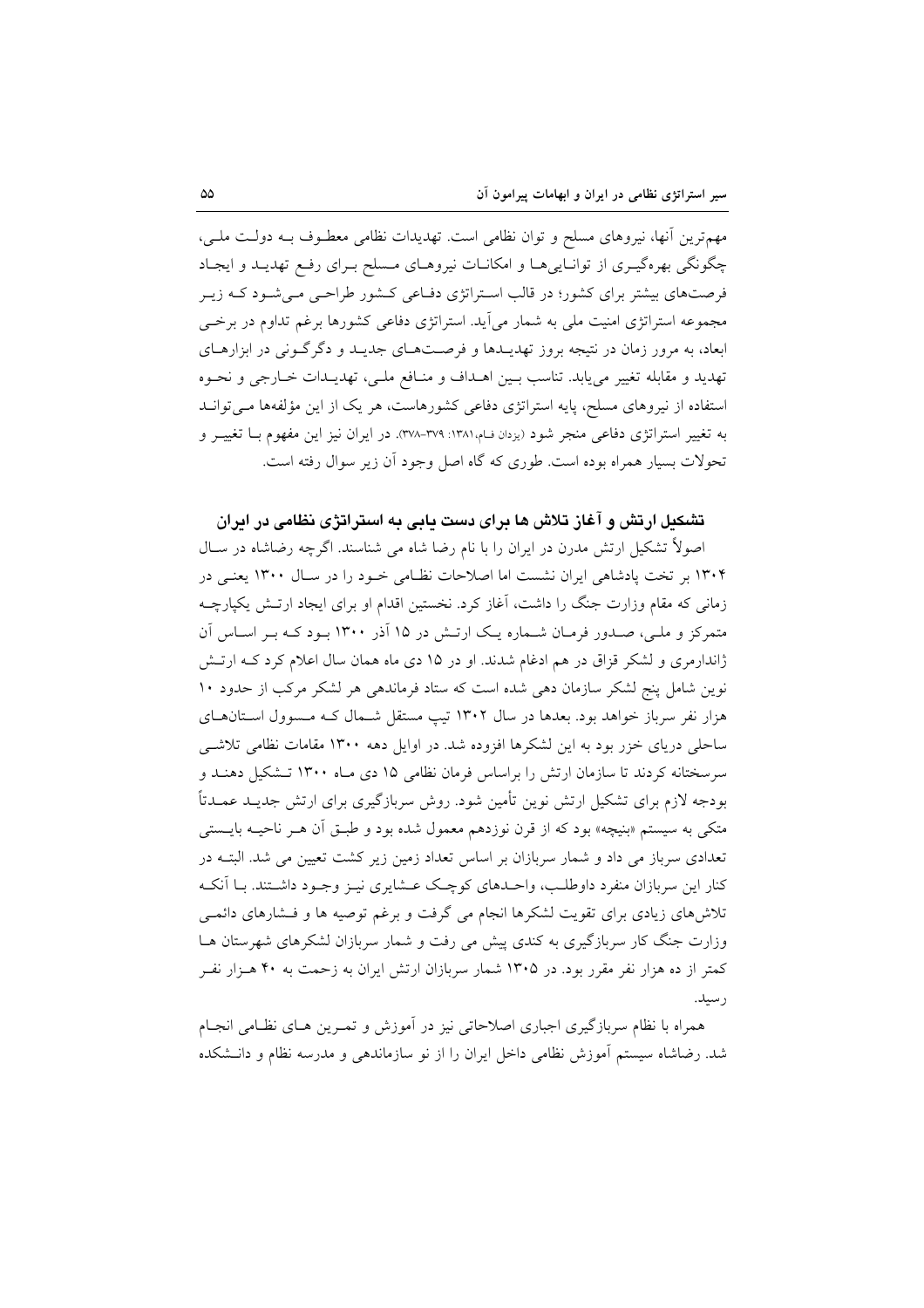افسری را بر اساس پیاده نظام مدرن اروپایی تأسیس کرد. وی همچنین دسـتور داد تــا طرحــی برای اعزام افسران ایرانی به خارج جهت تکمیل تحصیلات نظامی تهیه شـود. بـر ایـن اسـاس لايحه اعزام ۶۰ محصل نظامي به ارويا در سال ۱۳۰۱ به تـصويب مجلـس چهـارم رسـيد و در سال بعد ۴۷ تن از افسران قشون، ایران را به مقصد فرانسه ترک کردند (سینائی،۱۳۸۴: ۲۴۰) .

در کنار نیروی انسانی، ارتش قدرتمند ابزار و ادوات جنگی نیز احتیاج داشت. طـی سـال ۱۳۰۱ رضاشاه قـدرت خريـد تفنـگ و مهمـات را از اروپـا فـراهم كـرد و از تابـستان ۱۳۰۲ محمولات ارسالی سلاحهای خریداری شده از اروپا بتدریج به ایران رسید. بدین ترتیب، ارتش ایران نخستین گامها را به سوی مکانیزه شدن برداشت و شـروع بـه اسـتفاده از زرهیـوشهـا، تانکها و وسایل نقلیه موتوری اروپایی کرد.

اقدام دیگر که در جهت مجهز کردن ارتش انجـام شـد تـشکیل نیـروی هـوایی بـود. بـین سالهای ۱۳۰۲ تا ۱۳۰۵ نخستین گام های لرزان برای تـشکیل نیـروی هـوایی برداشـته شـد و ایران توانست در سال ۱۳۰۵ صاحب ۱۷ فروند هواپیما در بخش نیروی هوایی خود گردد.

رضاشاه به ارتش مدرن به عنوان پایه اصلی نظام جدید خود تکیه کرد. هنگامی که بودجـه دفاعی سالانه از سال ۱۳۰۴ تا ۱۳۲۰ بیش از پنج برابـر و قـانون سـربازگیری موجـب افـزایش امکان دسترسی به جمعیت، نخست در روستاها، سپس در شـهرها و سـرانجام در قبایـل شـد. شمار افراد نیروهای مسلح از پنج دیویزیون که در مجموع ۴۰۰۰۰ نفر را در بر مـی گرفـت بـه هجده دویزیون (۱۲۷/۰۰۰ نفر) رسید (آبراهامیان،۱۳۸۶:169) . در این سال ها به طور متوسط ۳۳/۵ درصد کل درآمد دولت (به طور تقریبی سـالانه ۹ میلیـون تومـان) صـرف ارتـش مـی گردیــد (نوران،١٣٨٣: ٣٣١). خريد تجهيزات گران قيمت تسليحاتي و ايجاد صنايع كوچک مهمـات سـازي در تهران و شهرهای دیگر بخش قابل توجه از این بودجه را به خود اختـصاص مـی داد. همـه این اقدامات با سه انگیزه صورت می گرفت: نخست تقویت نیروهای مـسلح در برابـر جنـبش های شورشی، طرفداران خودمختـاری و سـرکوب گردنکـشان (نجـاتی،١٣٧١: ۴۴-۴۲)؛ دوم خــارج کردن ارتش ایران از حوزه مداخلات روس و انگلیس (کدی،۱۳۸۵: ۱۲۸-۱۲۷و۱۳۹) و سوم مقابله بــا تهاجمات خارجي و تثبيت قـــدرت خــود در داخــل (أبراهاميـان،١٣٨۶: ١٧١ همچنــين، فـوران،١٣٨٣: ٣٣٠). اگرچه ارتش برای در هم شکستن جنبش های اجتماعی داخلی و جبهه مخـالف دولـت موفـق عمل کرد اما در برابر نیروهای قدرتمنـد خـارجی کـه در ۱۹۴۱ م/ ۱۳۲۰ ش ایـران را اشـغال کردند زبون ماند (نوران،۱۳۸۳: ۳۳۲). با درک این شکست و محـدودیت هـای ژئویلتیـک و نظـام بین الملل برای ایران، محمد رضا شاه کوشید تا میراث یدر را در بخش نظامی مورد تجدیدنظر قرار دهد.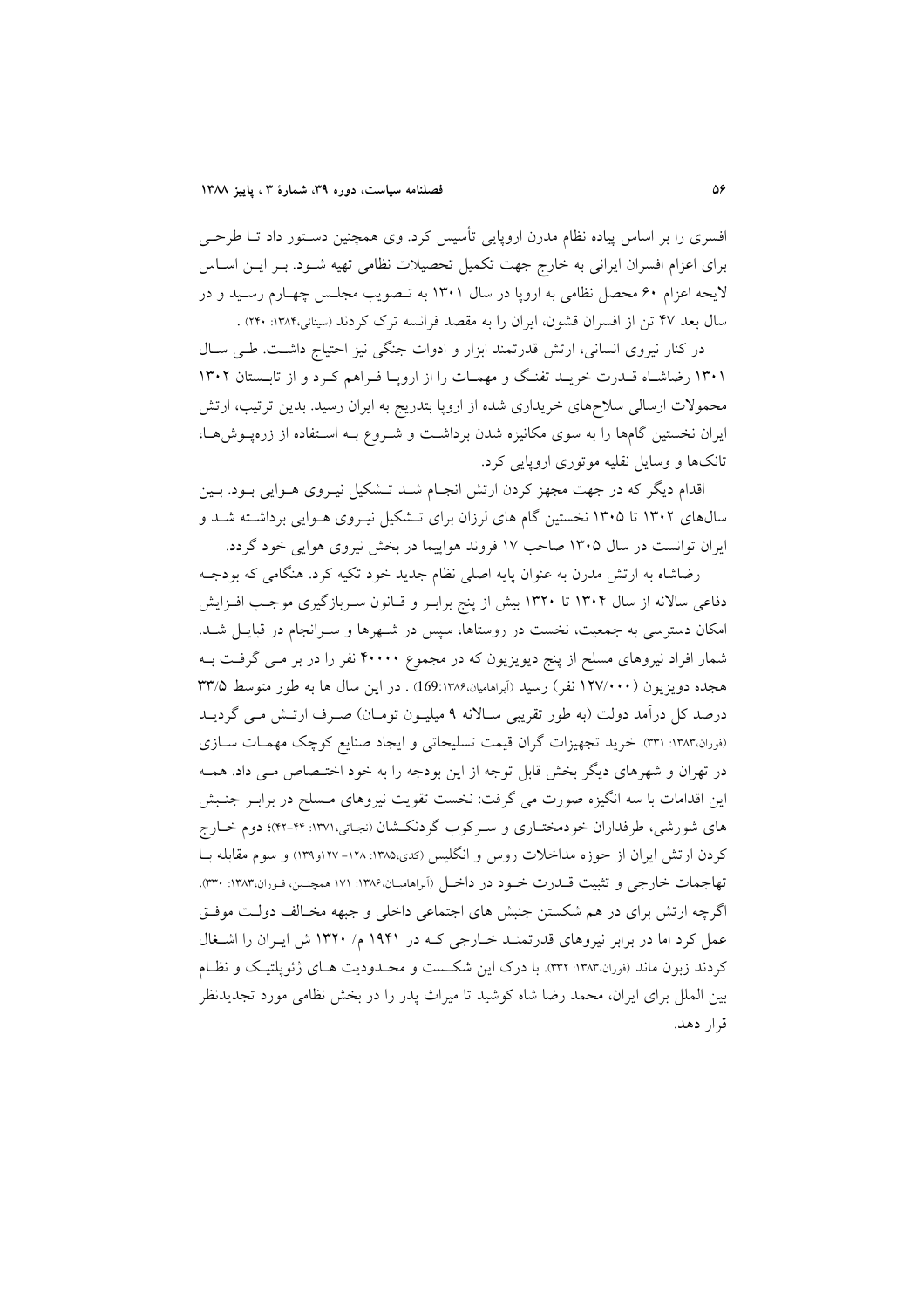آنچه که اساس استراتژی نظامی ایران در دوران پهلوی دوم را شکل داد دست یابی به تـوان بازدارندگی و قدرت نظامی برتر منطقه با کمک غرب بود. چندین عامل در شکل گیـری چنـین اندیشهای مؤثر بودند: نخست اینکه شخص شاه همانند پدرش علاقه خاصی به تقویت ارتـش و توان نظامی ایران داشت. در مورد رضا شاه، سلیمان بهبودی که از سال ۱۳۰۱ از نزدیکان وی به شمار می رفت نقل می کند که رضاشاه به شدت علاقه داشت که افـراد بیــشتر بــه نیروهــای نظامی بپیوندند و بویژه از افسران ایرانی می خواست تا پسرانشان را به مدارس نظامی بفرستند (میرزا صالح،١٣٧٢: ۴٠) . همین امر در ادامه تحصیل فرزند وی در سـوئیس در حـوزه نظـامی مـؤثر بود. محمدرضا شاه علاقه داشت در این خصوص راه یدر را بپیماید.

دومین عامل؛ به نگرانی های مربوط به امنیت داخلی و پندار شاه از آسیب پــذیری ایــران در برابر تهاجم شوروی باز می گشت (لطفیان، ۱۳۸۰: ۱۲۴) . ایالات متحده نیز با درک این نگرانی ها و با هدف جلوگیری از دسترسی شوروی به منابع نفتی ایران و اقیـانوس هنـد از خلـیج فـارس، کمکهای تسلیحاتی خود به ایران را افزایش داد. بدین ترتیب ایـران در دهــه هفتـاد بــه رکــن اصلی سیاست امنیتی آمریکا در منطقه تبدیل گردید.

سومین عامل؛ ترس از عدم حمایت لازم از سوی متحدین بـه هنگـام خطـر بـود. سیاسـت بیطرفی آمریکا در منازعه بین هند و پاکستان در ۱۹۶۵م/ ۱۳۴۴ش این تـرس را در شـاه ایجـاد کرد که ممکن است در آینده در رخدادی مشابه، ایران نتوانـد بـه هنگـام نیـاز از سـاز و بـرگ نظامی آمریکا بهره مند شود. لذا ایجاد بازدارندگی در رفع خطر و اطمینان به آینده مؤثر بود.

چهارمین عامل؛ به خروج انگلستان از خلیج فارس و رشد همزمـان جنـبش۵حـای رادیکـال عرب در منطقه مربوط می شد. اگرچه ایران بسیار پیشتر به فکر تقویت بنیه دفاعی خود افتـاده بود. ولي اين حوادث باعث گرديدند تا انگيزه دولت ايران تقويت شود. به همين خاطر پيشنهاد ژاندارمی منطقه از سوی آمریکا با استقبال ایران مواجه شد.

پنجمین عامل؛ علاقـه بـه برخـورداری از تـسلیحات پیـشرفته و احـساس خطـر در مـورد توانمندیهای تسلیحات سایر کشورهای منطقه بود. شاه این احساس خـود را اینگونــه تـشریح می کرد: «هر چه ما قدرتمندتر شویم احساس مسئولیت بیشتری می کنیم. ما سرزمین دیگران را نمي خواهيم. ما نيازي به ثروت ديگران نداريم. ما به اندازه كافي داريم ... قدرتي كه هم اكنـون در خلیج فارس دارا هستیم ده برابر، بیست برابر بیشتر از قــدرتی اســت کــه انگلــستان در هــر زمانی دارا بوده است»(Quoted by Sampson,1997:283) . به گفتـه کارشناســان، ارتــش ايــران در سال هـای پایـانی زمامـداری شـاه مرکـب از ۲۴۶۰ تانـک، ۲۰۰۰ نفربـر زرهـی، ۷۳۹ فرونـد هلمی کویتر، ۴۸۶ هواپیما و ۵۰۰ هزار سرباز بود. بعدها این ساز و برگ نظامی در مقاومت ایران در برابر تهاجم صدام بسیار موثر واقع شد. نیروی هوایی ارتش ایران در ابتدای جنگ بـا عـراق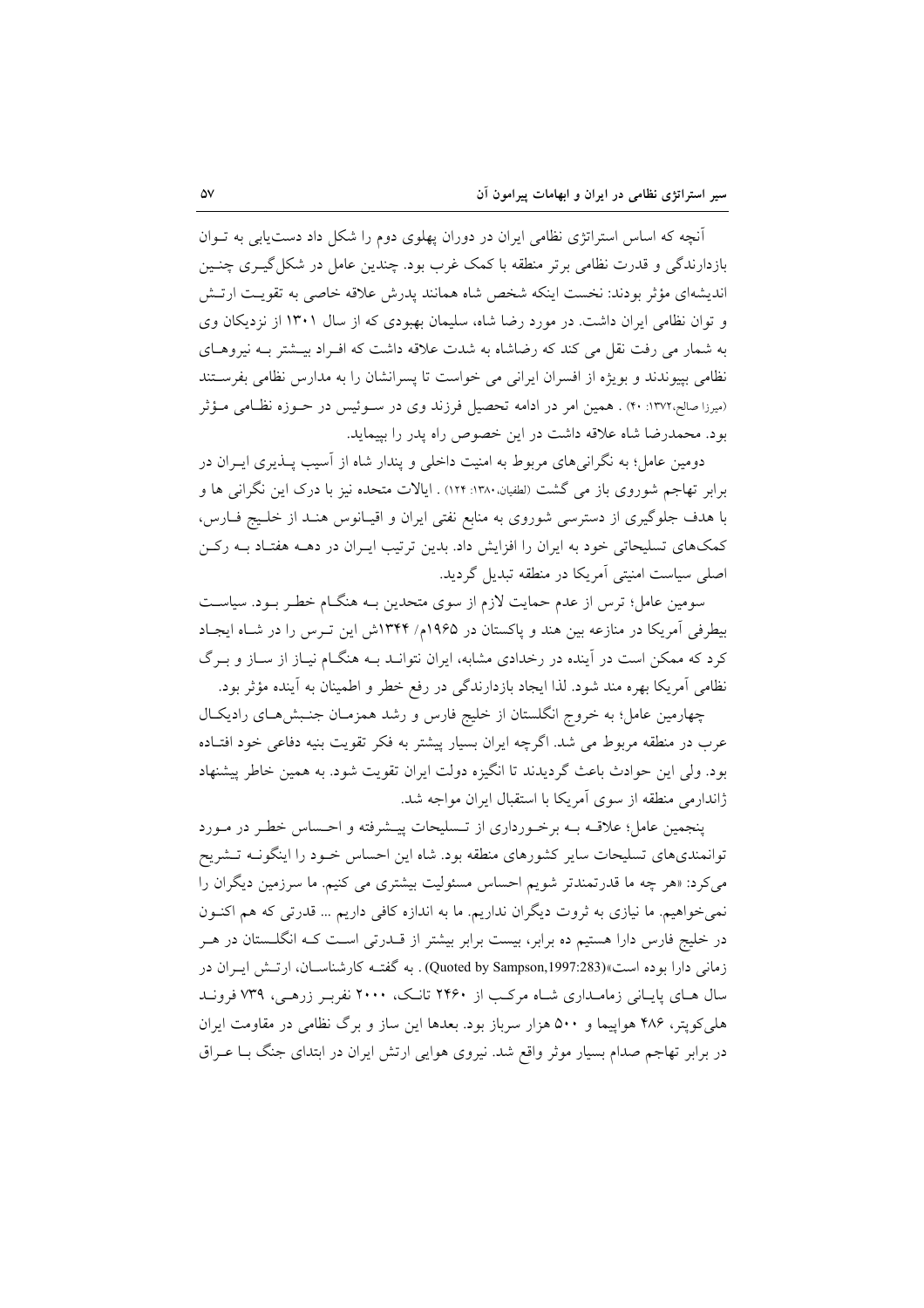از هواپیماهای بسیار پیشرفته اف ـ ۱۴ برخوردار بود که می توانست با اندکی خطا با هر شـلیک یک هواپیمای دشمن را سرنگون کند. همچنین حـدود ۴۰۰ فرونـد اف ـ ۵ (تـایگر) و اف ـ ۴ (فانتوم) به نیروی هوایی ایران قدرت تهاجمی می داد و اَن را قادر به مقابله با هــر نیرویــی در منطقه می کرد.

تانکهای ایران نیز از انواع چیفـتن ام ـ ۴۷، ام ـ ۴۸، ام ـ ۶۰ بودنـد کـه همگـی سـاخت انگلستان و آمریکا و از مدلهای پیشرفته روز محسوب می شدند. مهمتر از همه، هــوانیروز یــا ناوگان بالگردی ایران بود که با داشتن ۲۰۲ فروند بالگرد تهاجمی کبرا، ۲۱۴ فروند بل \_ ۲۱۴ و ۵۰ فرونـد بـل \_ ۲۰۵ بـه قــدرت سـوم هــوانيروز جهـان تبـديل شــده بـود (رسولي٢٠٠٥: www.bbc.co.uk). آبراهامیان ایران سال ۱۳۵۵ را بزرگترین دارنده نیروی دریایی خلیج فارس، پیشرفته ترین نیروی هوایی خاورمیانه و پنجمین نیروی بزرگ نظـامی جهـان معرفـی مـی کنــد (آبر اهاميان،١٣٧٧: ٥٣۶) .

شاه در خصوص برنامه های نظامی خود در «پاسخ به تاریخ» نوشت: «ایران در ایــن بخــش از دنیا تنها کشوری بود که می توانست یک چنان قدرت بازدارنده را تجهیز کند. ارتش مـا در واقع قادر بود در این ناحیه که برای غرب اهمیت استراتژیک فوق العاده دارد هرگونه «نــاأرامی محلي» را متوقف يا در نطفه خفه كند. فقط ايران بود كه پول كافي و نيـروي انــساني، بــهويــژه نیروی انسانی، برای این کبار را در اختیبار داشت. زیبرا بندون وجبود نیبروی انسانی، پیول بی ارزش است» (پهلوی،۱۳۷۷: ۲۶۶–۲۶۵) .

بر اساس این ملاحظات شاه می کوشید تا:

١- با اتكاء به سياست ها و حمايت هاى منطقه اى دولت آمريكا در جهت تثبيت منافع اين کشور در منطقه و استفاده از آمریکا به عنوان یک قدرت دفاعی مکمل، نقش نیابتی خــود را در مسائل امنیت منطقه ای ایفا کند.

۲– با دست پایی به موقعیت «قدرت منطقه ای» با کمک آمریکا موازنه قــدرت را بــه ســود خود تغيير دهد.

۳- به عنوان یک «بازیگر منطقه ای» در بحران های محل<sub>م</sub> کشورهای همجوار نظیـر عـراق (کردها) و عمان (کمونیست های منطقه ظفار) ایفای نقش کند.

۴– از طریق همگامی با منافع امنیتی آمریکا در چارچوب مقابله با گسترش خطر کمونیــسم در سطح منطقه، به عنوان یک سریل مطمئن اطلاعاتی و نظامی علیه اتحاد شوروی ایفای نقــش نماىد.

۵– ارتباط همه جانبه ای با متحدان آمریکا در منطقه بویژه اسرائیل برقرارکنـد (عنـدلیب،۱۳۸۰:  $(108 - 18)$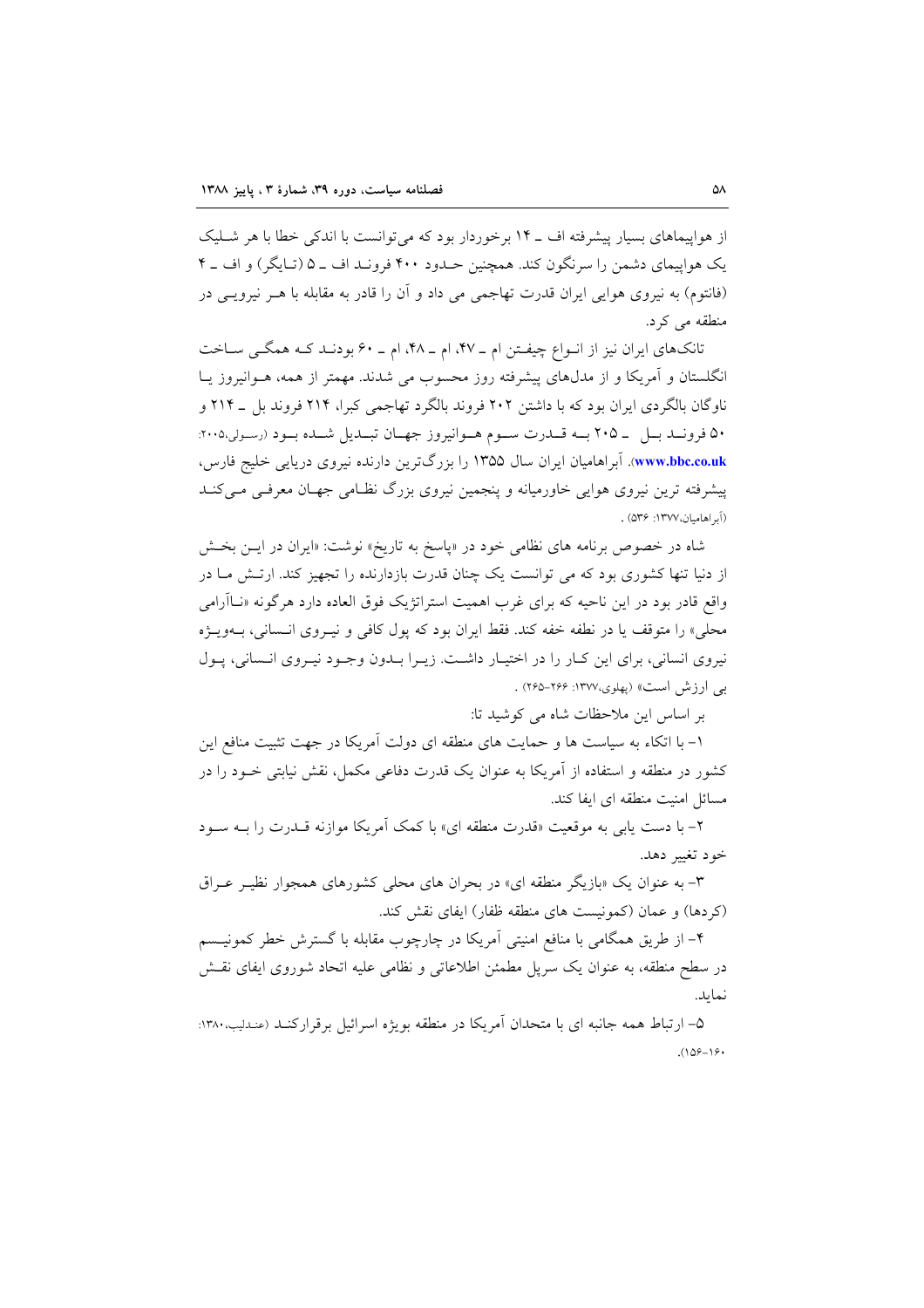استراتژی نظامی ادران پس از انقلاب اسلامی

أنچه در مورد ایران پس از انقلاب باید گفت ایــن اسـت کــه در ایــران طراحــی و تحــول استراتژی امنیت ملی ـ که در برگیرنده استراتژی دفاعی نیز می باشد ـ از طرف دولت و ارائـه آن به مجلس و تصویب آن به عنوان یک سند ملی به شکلی که در کشورهای پیـشرفته وجــود دارد متعارف نیست. لذا اَنچه که به عنوان مقتضیات تضمین کننده امنیت ملی ایران شناخته می شود عموماً از مقطعی به مقطع دیگر متفاوت بوده است و گاه حتبی بر سر این اصـول و نحـوه اجرای آن اختلافات اساسی بین مسوولان وجود داشته است. به عنوان مثال درحالیکه پس از ييروزي انقلاب از سوي امام خميني مسائلي چون تن ندادن به سلطه نظـام جهـاني، مبـارزه بـا امپریالیسم آمریکا به عنوان دشمن اصلی، ضرورت توسل به اصل نه شرقی نه غربی، حمایت از نهضت های آزادیبخش، صدور انقلاب با روش غیرمسلحانه و … تضمین کننده امنیت کـشور محسوب می شد، کارگزاران دولت موقت بهترین راه تأمین امنیت را سیاست بیطرفی و در عین حال تدافعی و غیر انقلابی می دانستند (رک بازرگان،۱۳۶۳). اما آنچه در نهایت مبنای تصمیم گیری های امنیتی و نظامی ایران قرار گرفت قانون اساسی و دیدگاههای امام خمینی (ره) بـود. قـانون اساسی جمهوری اسلامی ایران در اصـولی چنـد مواضـع کـشور و مـوازین لازم در خـصوص حوزه نظامی را بیان نموده است:

تأكيد بر استقلال و عدم وابستگي و نفي هرگونه سلطه جويي و سلطه يذيري (اصل  $(107$ 

- ممنوعیت استقرار پایگاه نظامی خارجی در کشور (اصل ۱۴۵) ؛
- غیر مجاز بودن عقد قرارداد که موجب سلطه بیگانگان بر ارتش گردد (اصل ۱۵۳) ؛
	- توانمندسازي آحاد ملت براي دفاع مسلحانه از كشور (اصل ١٥١) .

حمایت از مبارزه حق طلبانه مستضعفین در برابر مستکبرین در هـر نقطـه از جهـان (اصل ١۵۴).

این اصول زمانیکه در کنار دیدگاههای امام همچـون معرفـی کـردن اَمریکـا و اسـرائیل بـه عنوان دشمنان اصلی نظام، تکیه بر استراتژی دفاع مردمی، خود اتکایی و خود کفایی در امـور نظامی و دفاعی، تأکید بر آمادگی جهت دفاع همه جانبه و حفظ تفکر پیـروزی حـق بـر باطـل قرار گرفت محور اصلی استراتژی نظامی و دفاعی ایران را مشخص ساخت. بـدین ترتیـب دو محور فوق(قانون اساسی و رهنمودهای امام خمینی) به پایه های اصلی استراتژی نظامی ایـران تبدیل گردیدند که تاکنون نیز در کلیه تصمیمگیریهای امنیتی لحاظ شده است. با تکیه بر ایــن اصول بود که جمهوری اسلامی موفق گردید هشت سال در برابر تجاوز دولت عراق مقاومت؛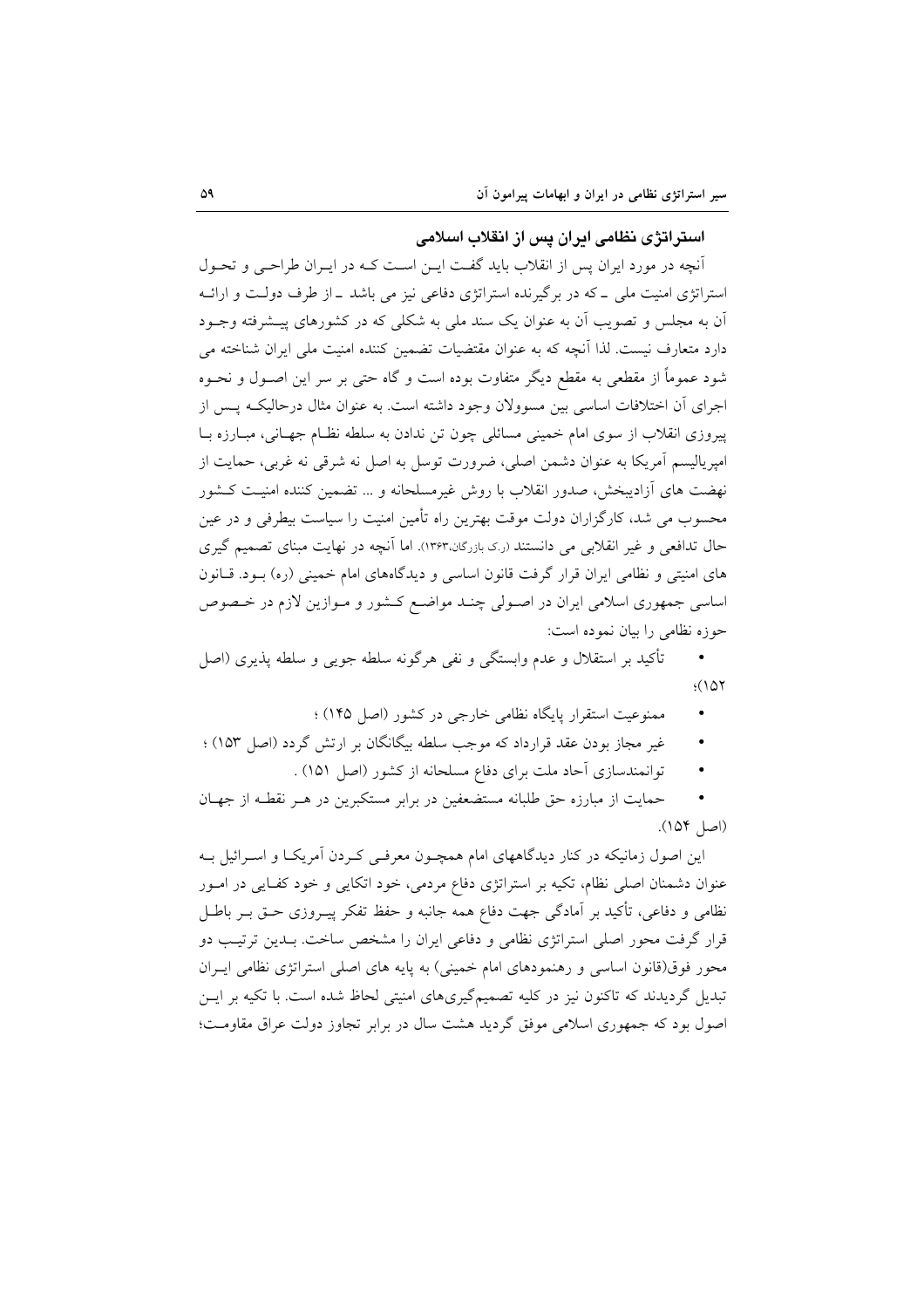۱– استراتژی نظامی ایران بین سال های ۱۳۵۷ تا ۱۳۶۸

دهه نخست پس از پیروزی انقلاب، دهه حفظ و صدور انقــلاب بــود. زیــرا کــشور در دو جبهه داخلی و خارجی مشغول جنگ بود. از یکسو فضای انقلابی داخل زمینه تعارض افکار و دیدگاههای مختلف از تندروهای اسلامی تا چپ های دو آتشه کمونیسم و از ملـی گرایـی تـا آرمان بین المللی گرایی را فراهم ساخته بود و از سوی دیگر تمامیـت ارضـی ایـران از سـوی عراق نادیده انگاشته شده بود. آنچه که شرایط را در این مقطـع تـشدید کـرد تـسلیح عـراق از سوی دو ابرقدرت آمریکا و اتحاد جماهیر شوروی بود (احتشامی «الف»، ۱۳۸۶: ۴۷) . در ایـن محـیط امنیتی جهتگیری استراتژی نظامی ایران تدافعی و حفظ تمامیت ارضی گردید. لذا موج صدور انقلاب در ایران رو بــه آرامــش نهــاد' و دولــت بــا حفـظ ثبــات سیاســی داخــل کــه بواســطه درگیریهای مسلحانه رو به ضعف نهاده بود مقابله با دشـمن خـارجی را در پـیش گرفـت. در خصوص اینکه آیا ایران در طول این سال از استراتژی امنیت ملی مشخصی بهـره مـی بـرد یـا خیر دو دیدگاه مختلف وجود دارد. دیدگاه نخست بر این اعتقاد است که در این دوران، بــدلیل أنكه مردم ايران دچار بحران هويت شده بودند (فضاي كشور در حالت نفي ملـي گرايـي قـرار داشت و اسلام نقش هویت بخشی خود را به طور کامل ایفا نمی کرد) مسائل کلان جامعه، بـر اساس یک استراتژی مکتوب و قانونمند طرح ریزی و اجرا نمی شد و ملاحظات امنیت ملبی

١. از ٢٧ اسفند ١٣۶٠ وضعيت جنگ به سود ايران تغيير نماياني كرد. در واكنش به اين تحول نخستين اقدام آمريكا آن بود كه در فروردین ۱۳۶۱ نام عراق را از فهرست کشورهای مظنون به تروریست بین المللی حذف کرد. هر کشوری که نامش در این فهرست بود، تابع کنترل سیاست خارجی قرار می گرفت، مبادله تجاری آمریکا با آن کشور دشوار می شد و استحقاق دریافت کمک های ایالات متحده اَمریکا را نداشت. پس برای اَنکه اَمریکا بتواند به بغداد کمک کند باید ابتدا اتهام تروریستی را از پیشانی عراق یاک می کرد.

در ژوئن ۱۹۸۲ شوروی نیز که ۹۵ درصد ساز و برگ نظامی عراق ساخت آن کشور بود بار دیگر تحویل اسلحه به عراق را از روی ضرورت و اختیار هر دو از سر گرفت. در آن هنگام ابتکار جنگ زمینی کاملاً در دست ایرانی ها بود، اسرائیل به لبنان حمله برده و نیروی هوایی سوریه را بدون آنکه اخطاری از مسکو دریافت کند شکست داده بود و در ایران نیز پاره ای محافل .<br>آشکارا از حمایت شورشیان افغانی در مبارزه شان با مهاجمان شوروی سخن به میان می اَوردند. ر.ک: کنت اَر تیمرمن، .<br>**ناگفتههای جنگ عراق با ایران: سوداگری مرگ**، ترجمه احمد تدین، چاپ سوم، (تهران: رسا، ۱۳۸۲)، صص ۲۳۵ و ۲۴۸.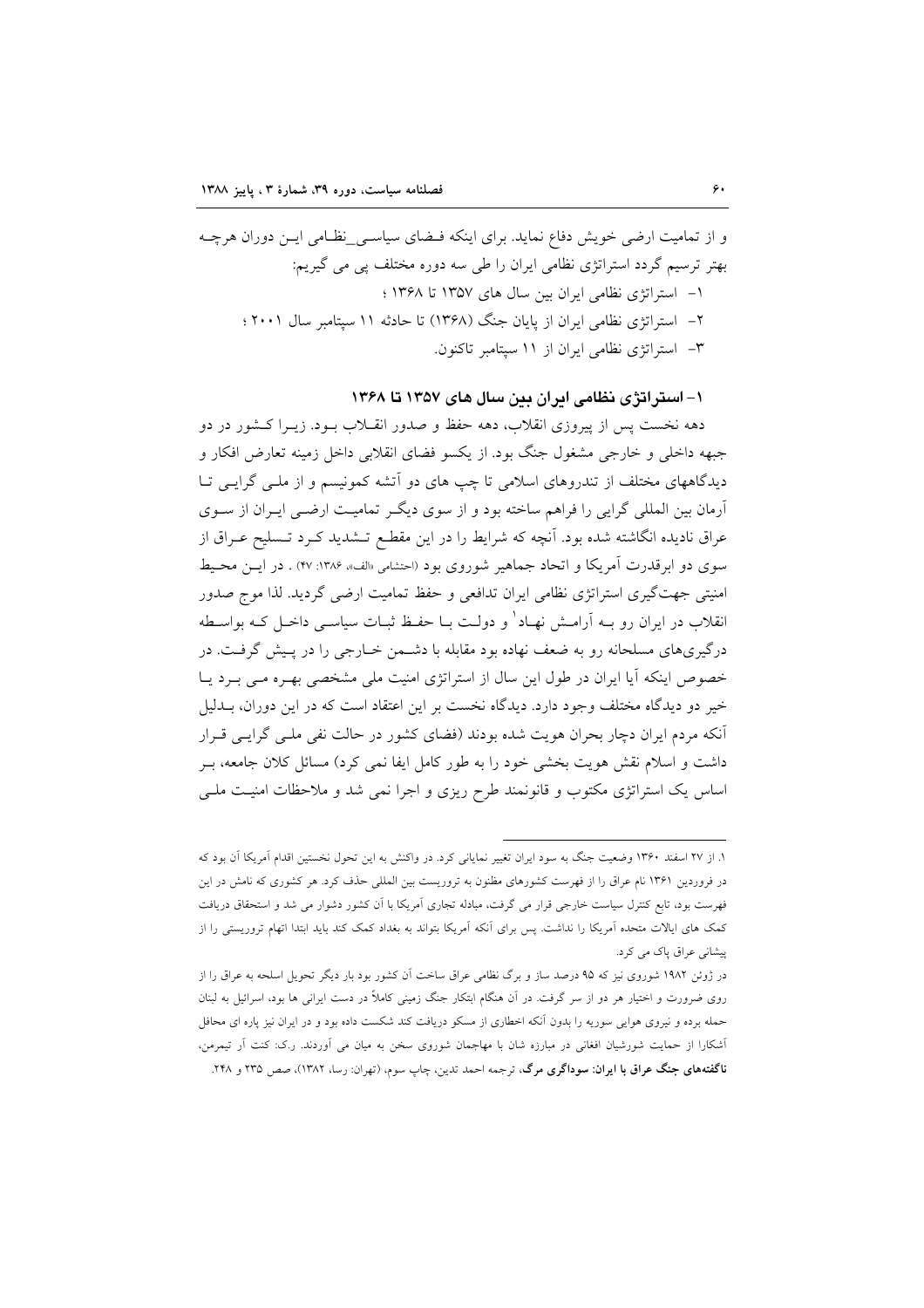نظام عموماً بصورت نانوشته و بر حسب ظرفیتهای ذاتی و آرمانهای انقلابی پیش می رفت (تاجیک، ۱۳۸۰: ۱۲۱-۱۲۰). شهرام چوبین، تحلیل گر مباحث استراتژیک، در این باره می نویسد:

«اگرچه سیاستهای ایران می تواند گفته شود دارای «جهت گیـری اسـتراتژیک (افـزایش نفوذ و قدرت ایران و ضعف دشمنان مخصوصاً ایالات متحده و دست نشاندگانش) است. هیچ برنامه استراتژیک، هیچ جدول زمانی، هیچ تحلیل هزینه ها، بـده بـستان یـا الترنـاتیوی نـدارد. سیاست های ایران با توجه به سیاست های داخلی متحول می شود و شکل زندگی روزانـه بـه خود مي گيرد» (Chubin,1994:73) .

آنچه که قوت این نظر را تقویت می کند عدم مکتوبات در دسترس بـرای رد ایـن نظـر و اظهارنظر علیرضا ذاکر اصفهانی، رئیس مرکز بررسیهای استراتژیک نهاد ریاست جمهـوری در همایش «بررسی ضرورت خبرگان رهبری» در دانشگاه آزاد مشهد می باشد که از تــدوین سـند امنیت ملی برای نخستین بار در کشور خبر داد. او گفت: «فکر می کـنـم بــه زودی ســند امنیــت ملی کشور و استانی را تدوین کنیم» (www.rissna.ir ). این سخنان حکایت از آن دارد که تا این مقطع؛ ایران هیچگاه استراتژی امنیت ملی نداشته است. محمد رضا تاجیک، استاد دانشگاه، نیـز با تایید نکته فوق اظهار می دارد:«من اصلاً مدیریت امنیت ملی را در کشور مشاهده نمــیکـنم. اشخاصی که مدیریت ملی کشور را بر عهده دارند؛ فاقد آگاهی ها و حساسیت های امنیتـی در كشور هستند» (علينقي،٨٢، ١٣٨٠).

اما دیدگاه دوم بر این عقیده است که گفتمان امنیتی ایران در دوران اولیه پیـروزی انقــلاب اسلامی گفتمان «امنیت بسط محور» بوده؛ که از هویـت یــابی ایــدئولوژیک نــشأت مــی گرفتــه است. ابراهیم متقی با رد نظراتی کـه انقـلاب اسـلامی در مرحلـه اول پیـروزی خـود را فاقــد استراتژی مکتوب و قانونمند معرفی می کنند، می گوید: «در این سال هـا جلـوه هـایی از فـرا استراتژی در ایران وجود داشت که گفتمان انقلابی آن را تولید مـی کـرد». او کـه امنیـت ملـی کشورهایی همانند جمهوری اسلامی را بر اساس جلوههایی از مدل تهدید محـور تحلیـل مـی کند، اشاره دارد: «هرگاه امنیتسازی توسط قدرت بـزرگ از طریـق جـدال۵هـای اسـتراتژیک و مداخله گرایی انجام گیرد، طبیعی است که کشورهایی همانند ایران نیز ناچـار خواهنـد بـود تـا شاخص های رفتار سیاسی، سیاست خارجی و الگوهای کنش امنیتی خـود را دگر گـون نماینــد (متقى،١٣٨٥: ٢٠). در چنين الگويي ايـران كـه در منطقـه حـساسي از جهـان و در قلـب منازعـات قدرتهای بزرگ قرار گرفته، امنیت ملی آن بیشترین تأثیر را از این رقابت ها خواهد پذیرفت.

پیروان نظریه فوق در تأیید این نکته که ایران از ابتـدای انقــلاب دارای سیاسـت دفــاعی و امنیتی مشخص و حساب شده ای بوده است محورهای زیر را به عنوان اصول و ارکان سیاست دفاعی ایران در این سال ها ذکر می کنند.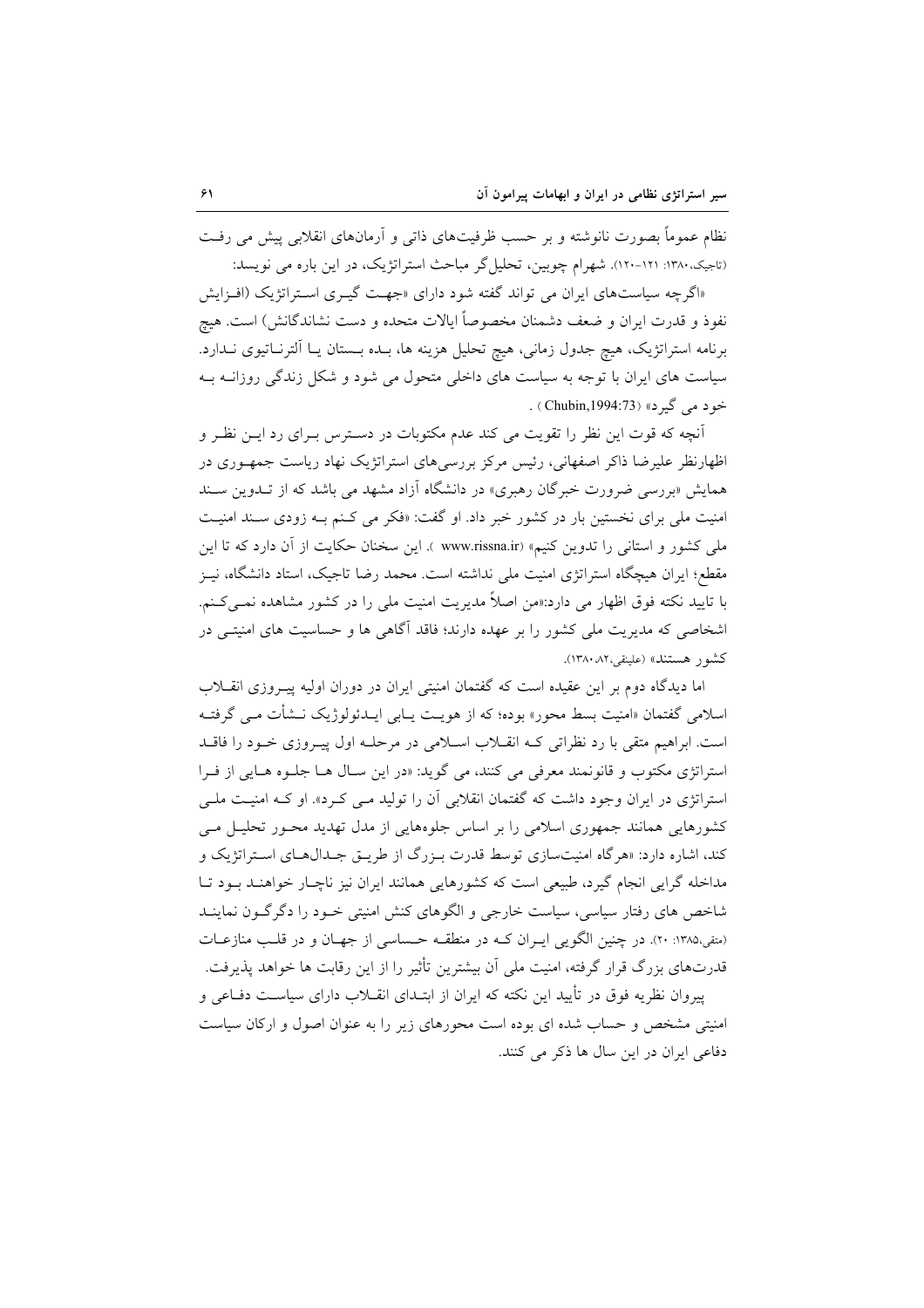۱– حفظ استقلال و اقتدار بر مبنای تولید تسلیحات مورد نیاز در داخل؛ ۲– ضرورت توجه به تهدیدات تسلیحاتی با توجه به تنوع تهدیدات؛

۳– ضرورت مقابله با تهدیدات نرم افزاری از جمله روند بازدارنده، محدود کننـده، خلـع كننده و ... در قالب كنوانسيونهاي بين المللي؛

۴– تأكيد بر اتخاذ استراتژي دفاعي با قابليت تداوم و استمرار؛

۵– یرهیز از ورود به عرصه رقابت های تسلیحاتی (مومن زاده،۱۳۸۳: ۱۸).

تحلیل اخیر علاوه بر آنکه دارای پشتوانه مستند، مکتوب و تاریخی نیست دو اشکال بزرگ نیز دارد. نخست آنکه بنای استراتژی ایران را بـر کـنش و واکـنش مـی نهـد و آن را در مقابـل تهدیدات خارجی تعریف می نماید. حال آنکه در طراحی استراتژی های نظامی و امنیتـی ابتـدا اهداف و منافع ملی مورد توجه قرار می گیرد؛ سپس منابع و محدویتها ســنجیده مــیشــود و سرانجام با لحاظ کردن مقدورات و محذورات؛ اسـتراتژی لازم بـرای رسـیدن بـه منـافع ملـی طراحی می گردد. دوم آنکه در تحلیل فوق الذکر جایگاه تصمیم سیاسـی و راهکـار اسـتراتژی خلط شده است. در حقیقت برخلاف آنچه که به نقل از پیروان این عقیده ذکر شد هدف هـای ملی عموماً توسط سیاستمداران تعیین می گردد و استراتژی تنها وظیفه تحقق أنها را بــر عهــده دارد و نه بیشتر.

۲- استراتژی نظامی ایران از پایان جنگ ایـران و عـراق (۱۳۶۸) تــا حادثــه ۱۱ سيتامبر ٢٠٠١

با پایان جنگ ایران و عـراق اَنچـه کـه اولویـت نخـست دولـت سـازندگی را تـشکیل داد بازسازی زیرساختهای اقتصادی و نظامی کشور بود، جنگ بزرگترین ضربه را بـه اقتـصاد و ارتش ایران وارد ساخت. لذا لزوم توجه به آن امری ضروری می نمود. برای حـصول بــه ایــن هدف کشور نیازمند آرامش و ثبات بود و تنها سیاستی که می توانست این پیش نیاز ســازندگی را فراهم سازد تنش زدایی در روابط ایران با همسایگان و خروج از انزوای تحمیلـی بـر ایــران بود. بدین ترتیب، برقراری ثبات در خلیج فارس، همگرایی مجدد در اقتصاد جهانی، مشارکت بیشتر در سازمانهای منطقه ای و جهـانی در دسـتور کـار دولـت آقـای هاشـمی قـرار گرفـت (Roshandel,2000,110). روابط ايران بتدريج از حالت خـصمانه بـا همـسايگان عـرب خـارج و روند اعتماد سازی بین طرفین مجدداً برقرار گردید. آثار و نتایج مثبـت ایــن سیاســت خــارجی باعث گردید تا دولت آقای خاتمی نیز سیاست مذکور را در روابط ایران و کشورهای اروپــایی پیگیری نماید (Roshandel,2000,114) به نحویکه گفتگوهای ایران و اروپا کــه پـیش از ایــن در سطح گفتگوهای انتقادی بود در این مرحله وارد گفتگوهای سازنده گردید و روابط تیره ایـران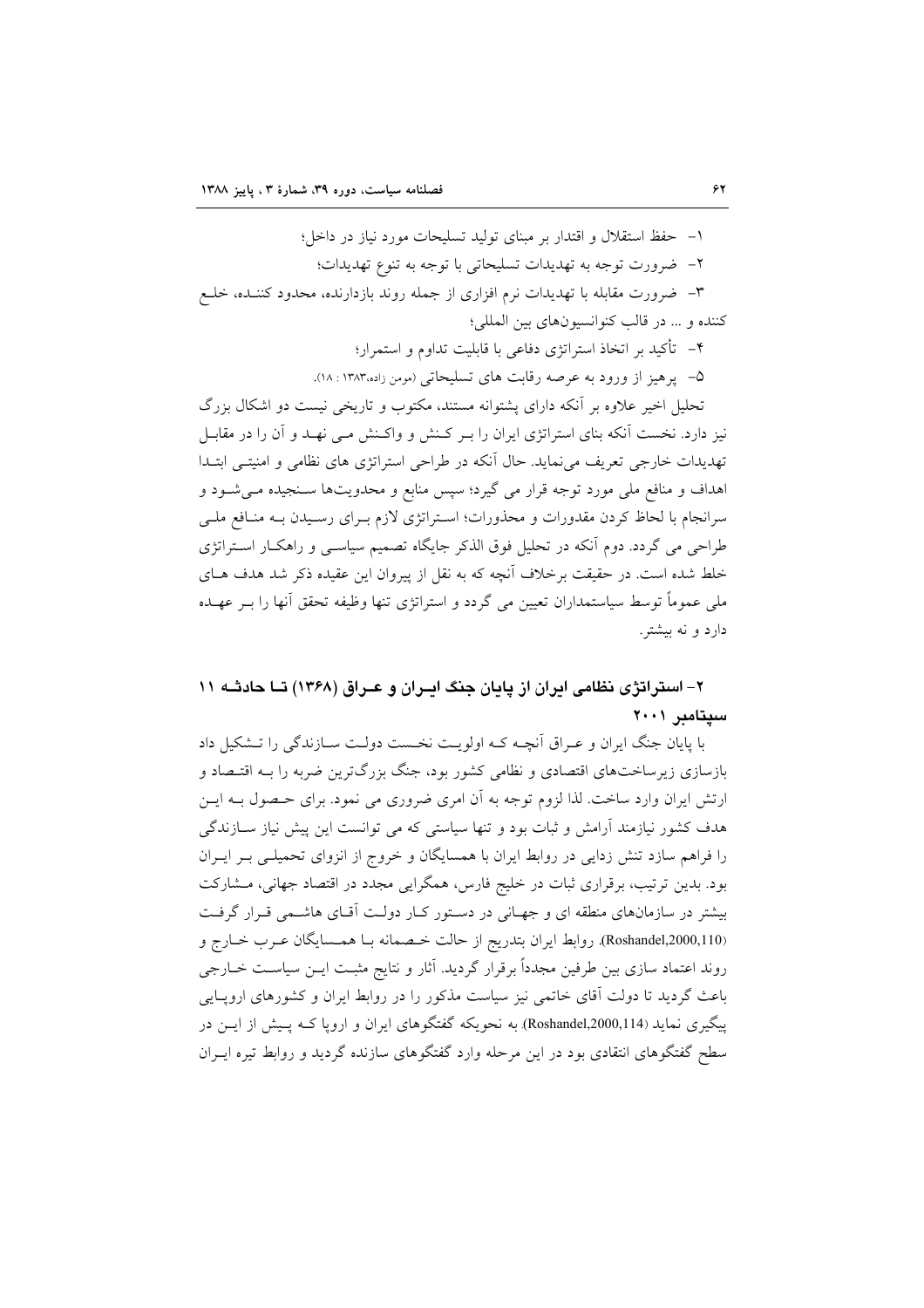با اکثر کشورهای اروپایی به حالت عـادی بازگـشت. در تمـام ایـن مـدت در عـین حـال کـه جمهوری اسلامی کوشید در حوزه نظامی گفتمان حفظ محور را سـرلوحه تـصمیمگیـریهـای خود قرار دهد تلاش برای حصول به بازدارندگی را نیز پیگیری کرد (متفی،۱۳۸۵: ۲۱).

نیاز به بازدارندگی در بخش نظامی در درجه اول برخاسته از تجربه ایران طی هـشت سـال جنگ با دولت عراق بود. از آنجا که زیربنای نظامی ایران براساس خرید تجهیـزات از غــرب و وابستگی به آمریکا در دوران شاه استوار شده بود در سرتاسر جنگ ایران پیوسته بـا دو مــشکل مواجه بود: نخست تأمین قطعات تجهیزات نظامی که بواسطه تحریم به ایران فروخته نمیشد و دوم عدم وجود سلاح بازدارنده. مجهز شدن عـراق بــه پيــشرفتهتـرين ســلاحهـا و اسـتفاده از بمبهای شیمیایی در جنگ به این کشور چنان توان بالایی بخشیده بود که مقاومـت را تنهـا از طریق نیروی زمینی و جنگ فرسایشی امکانپذیر می ساخت. اگرچه بعد از جنگ حفظ این نــوع توان جنگی همچنان در دستور کار قرار گرفت و نهاد بسیج بیش از پـیش تقویـت گردیــد. امــا نیاز به کسب سلاح بازدارنده همچنان احساس گردید (۲۳۸-Nilani,2007:322). مسئولان نظـامی کشور برای این تصمیم خود دلایل منطقی بسیاری داشتند. نخست اینکه جنگ نتوانست دولت عراق را سرنگون کند و از خطر این رژیم برای ایران بکاهد. در عوض این کشور در سال های پایانی جنگ به چنان توان نظامی دست یافت که اندیشه تصرف کویت را نیز در سـر پرورانــد. دوم اينكه؛ على رغم پايان جنگ ميان ايران وعراق در سال ١٣۶٨ بواسـطه عـدم امـضاء پيمـان صلح میان طرفین خطر جنگ همچنان باقی ماند. در ادامه وقوع دو حادثه عزم ایران برای دنبال نمودن استراتژی بازدارندگی را جدی تر ساخت. نخستین عامل حمله عراق به کویت و واکنش جامعه جهانی نسبت به آن بود. این حمله از یکسو این پیام مهم را برای ایران به همراه داشت که دولت عراق دست از طمع ورزی نسبت به خاک کشورهای همـسایه برنداشـته، بـا جــدیت بدنبال آن است تا ضعف ژئوپولتیک خود را جبران کند و از سوی دیگـر اسـتراتژی عـراق بـر حمله غافلگیرانه و استفاده از سلاحهای غافلگیر کننده همچـون موشـک اسـتوار اسـت. ایـران پیش از این، جنگ شهری و حملات و موشکی عراق را تجربه کرده بود. موشک چنـد مزیـت عمده به کشور دارنده آن می بخشید:

برخلاف بمباران هواپیماهای جنگی؛ نفوذ موشک به مهـارت خلبـان دیگـر وابـسته نبود و برد بیشتری داشت.

موشک محدودیت های هواپیما برای سوخت گیری را نداشت و بـر حـسب میـزان برد اهداف مختلفی را می توانست هدف قرار دهد.

تأثیر وحشت انگیـزی در کــشور مقابـل داشــت و اتفـاقی و غافلگیرانــه بــودن ایــن حملات نقش مؤثري در جنگ ايفا کرد.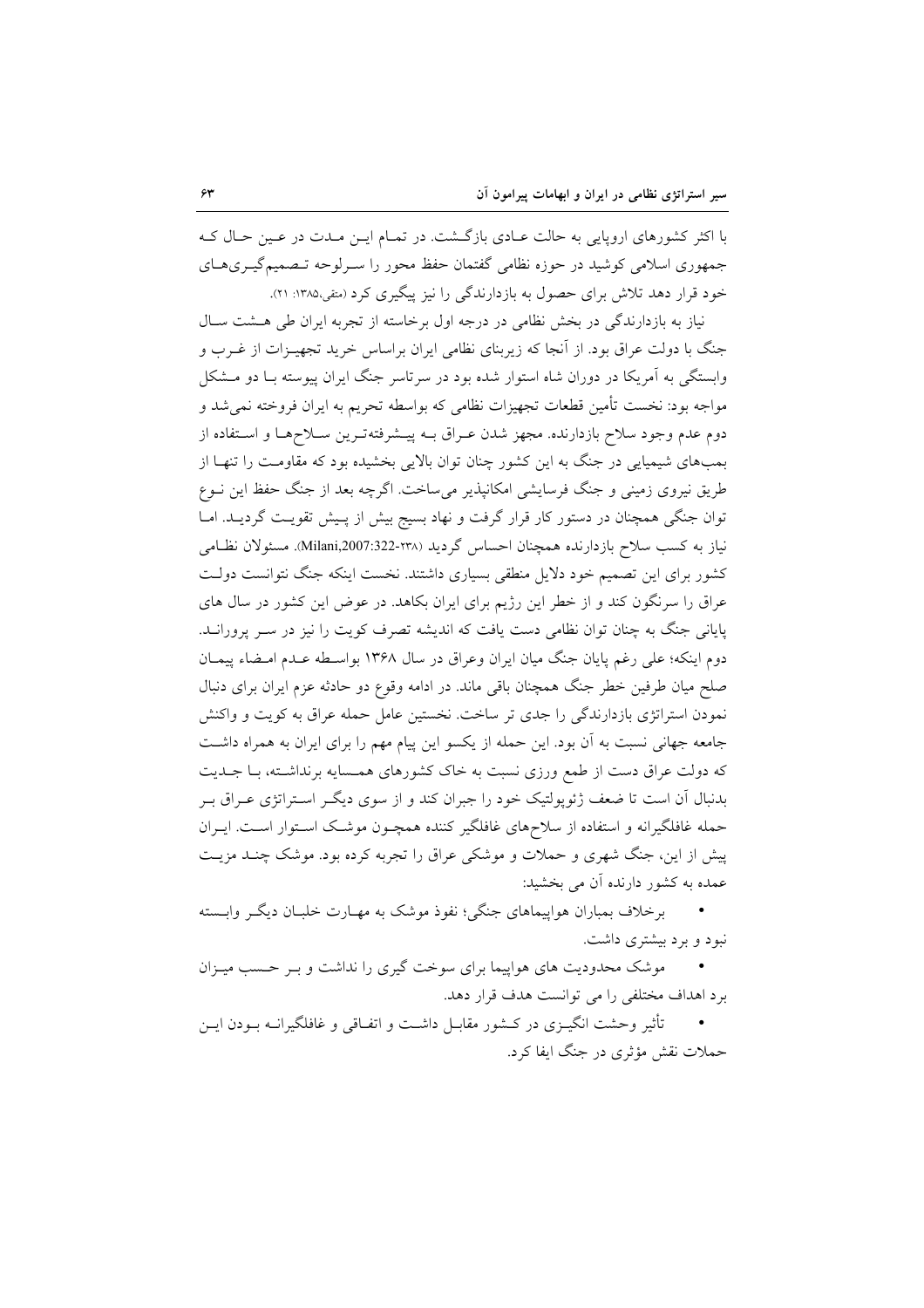موشك ها قابل جابجا شدن مؤثر و با دوام بودند (Chubin,1994:22).

مساله دیگری که تهدیدات علیه ایران را شدت بخشید و انگیـزه مـسئولان ایرانـی را بـرای داشتن سلاح بازدارنده بیشتر ساخت خروج شوروی از افغانستان و به قدرت رسیدن طالبان در این کشور بود. این گروه که هم به لحاظ اعتقادی با اندیشه شیعی ستیز داشت و هم بــه لحــاظ سیاسی هیچگاه از جانب ایران به رسمیت شناخته نشد با ناآرام ساختن مرزهـای شـرقی ایـران تبدیل به دشمنی جدید برای تهران گشت. شدت گرفتن خصومتهای طالبان علیه ایران که در جریان کشتن دیپلماتهای ایرانی خود را به نحوی بارز نشان داد این احساس را در مسوولان ایرانی تقویت کرد که دیر یا زود اگر جنگی را از جانب عراق پیش رو نداشته باشند باید منتظر حمله طالبان و یا متحد آنها آمریکا باشند. مواجهــــه با چنین روزی نیازمنــد کــسب آمــادگی در حوزه نظامی بود. لذا امنیت ملی دغدغه مهم دولت در طول این سال هـا گردیــد Baymanand) Others,2001:43-44) . ايران الكوى تسليحات خويش كه تا ييش از آن آمريكائي بود را تغييـر و به سمت سلاحهای روسی، چینی و کره ای روی اَورد. بخش قابل توجه سلاح از این کشورها وارد و صنایع نظامی ایران نیز با حمایت های تکنولوژیک آنها بازسـازی گردیـد. ایـن حرکـت بصورت برنامه ریزی شده طوری پیش رفت که در دهه ۹۰ ایران قادر گردید بخشی از نیازهای تسلیحاتی خود را در داخل تولید نماید. انوشیروان احتشامی این موفقیت را تـا حـد بـسیاری حاصل تلاش و اندیشه محمد فروزنده، وزیر دفاع ایران در سال ۱۹۹۳ می داند. وی می نویسد: «فروزنده از افراد مجرّبی بود که روابط نزدیکی بـا سـپاه پاسـداران انقـلاب اسـلامی داشـت و بگونهای تدریجی، بنیانهایی را سازماندهی کرد که منجر بـه گـسترش قابلیـتهـای نظـامی و یشتیبانی ایران شد» (احتشامی «ب»،۱۳۷۸ :۱۲۷) . اما مسأله مهم این است که «حـس بیگانــه هراســی» نقشی بسیار مهمتر در این راه ایفا کرد؛ حسّی که نه تنها در میان مردم عادی بلکه در مسوولان جمهوری اسلامی نیز وجود داشت و حمله آمریکا به عراق در ۱۹۹۱ نقشی مـوثر در تحریـک آن ايفا كرد (Chubin,1994:75) . ريموند اولويش هينبوش، استاد دانـشگاه و كارشـناس مـسائل خاورمیانه اشاره می کند که جنگ دوم خلیج فارس که در آن، قدرت هوایی آمریکا، فــن آوری ييشرفته الكترونيك و اطلاعات \_دقيقاً همان نقـاط ضـعف ايــران \_بــدون دردســر زمينــهســاز پیروزی شد، تأکیدی بر تهدیدات آمریکا برای ایران بود. افزایش تجهیزات نظامی ایران به طور طبیعی حاصل تداوم حضور آمریکا در خلیج فـارس و نظـامی کـردن حکومـتهـای سـلطنتی حاشیه خلیج فارس از سوی آمریکا در زمانی بود که ایـن کـشور تـلاش مـی کـرد تـا مـانع از دست یابی ایران به تسلیحات شود (هینبوش،۱۳۸۲: ۱۶۰–۱۶۹) .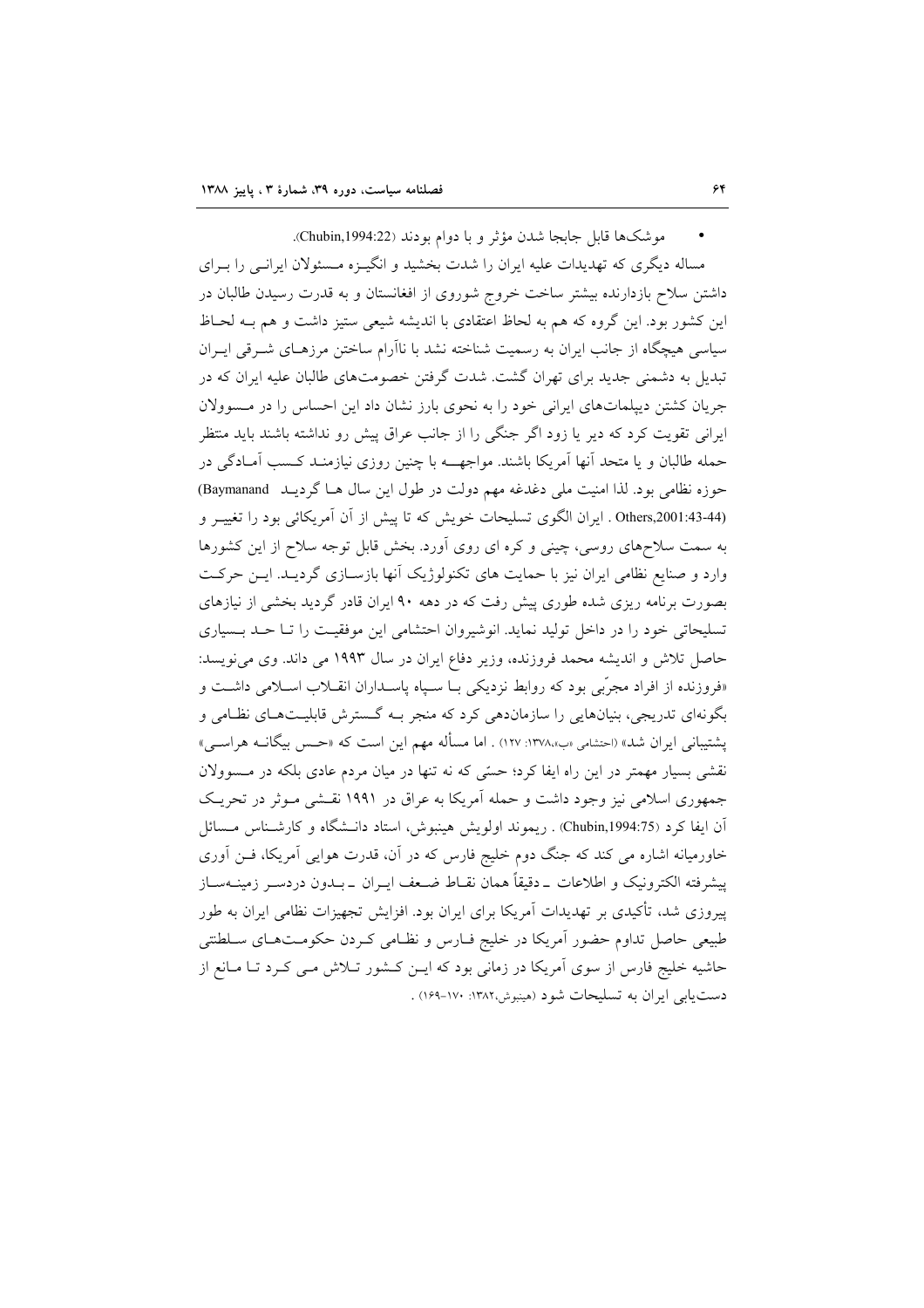## ۳- استراتژی نظامی ایران از ۱۱ سیتامبر تاکنون

حادثه ۱۱ سپتامبر اگرچه در ایالات متحده رخ داد اما پـس لــرزههــای آن سراســر جهــان و حوزه های مطالعاتی بسیار را تحت تأثیر قرار داد. یکی از این حوزه ها، مطالعات امنیتـی بــود. پس از این حادثه ایالات متحده دست به تجدیدنظر اساسی در استراتژی امنیت ملـی خـود زد. برای نخستین بار در تاریخ این کشور نهادی برای حفظ امنیت داخلی با مؤسـسات مطالعـاتی \_ یژوهشی و همچنین اجرایی مختلف شکل گرفت که مجدداً تروریسم، افـراط گرایــی مــذهبی، موضوع اشاعه سلاحهای هسته ای را مورد مطالعه قرار دادند. در کنـار ایـن تغییـر سـاختاری، واشنگتن استراتژی بازدارندگی که برای سالیان سال استراتژی اصلی این کشور برای مقابلـه بـا نفوذ روسیه و چین را شکل مـی داد در حـوزه مبـارزه بـا تهدیــدات جدیـد کنـار گذاشـت و استراتژی جنگ پیشگیرانه و پیش دستانه را جایگزین آن ساخت. در پیش گرفتن این استراتژی باعث گردید تا تهدیدات این کشور علیه ایران به مراتب چندین برابر شود. چـرا کـه ایــن بــار هرگونه رخداد یا سیاستی از جانب ایران می توانست به بهانهای برای حملـه بـه ایـران تبـدیل شود. این خطر زمانی بالا گرفت که نام ایران در لیست محور شـرارت قـرار گرفـت و هـر دو همسایه ایران که زمانی در زمره متحدین آمریکا به حساب می آمدند مورد حمله قرار گرفتنـد. این حملات پیام آشکاری برای ایـران داشـتند. بخـشی از ایــن پیــام ایــن بــود کــه حمایــت از تروریسم و دنبال نمودن مسیر کسب سلاح هسته ای می تواند باعث تغییـر رژیـم ایـن کـشور شود. این پیام که همزمان با طرح موضوع هستهای ایران در آژانس بینالمللی انرژی اتمـی بـود بسیار سریع از سوی ایران دریافت شد اما به جای آنکه همچون لیبی از برنامـه هـستهای خــود چشم بپوشد و راه سازش را در پیش بگیرد مقاومت در برابر خواسـتههـای غــرب و تغییــر در استراتژی نظامی را پیشه خود ساخت. فرمانده کل سپاه پاسـداران انقـلاب اسـلامی، سرلـشکر رحيم صفوي، اين تحولات را اينگونه توضيح مي دهد:

«ما پس از اشغال نظامی افغانستان و عراق، دکترین و استراتژی خود را تغییـر دادیـم و بـر اساس مقابله با قدرتهای فرامنطقهای به خصوص سامانههای تهاجمات هوا پایه و دریـا پایـه سیاه را تجهیز کرده ایم. در بخش سامانههای موشکی بالستیک زمین به زمـین بــا بــرد ۲ هــزار کیلومتر به پیشرفتهترین سلاحهای دور برد هدایت شونده با سامانههای متعدد مجهز است. در بخش سلاحهای پدافند هوایی نیز به یکی از پیشرفتهترین سلاحهای موشکی پدافند زمـین بـه هوا به نام تورام یک مجهز شدهایم و سامانههای موشکی ساحل بـه دریـای مـا هــم، عــرض و طول خلیج فارس و دریای عمان را می تواند زیر پوشش ببرد و هیچ ناو و شـناوری از خلـیج فارس نمی تواند عبور کند، مگر اینکه در تیررس موشکهای ساحل به دریـای مـا قـرار گرفتـه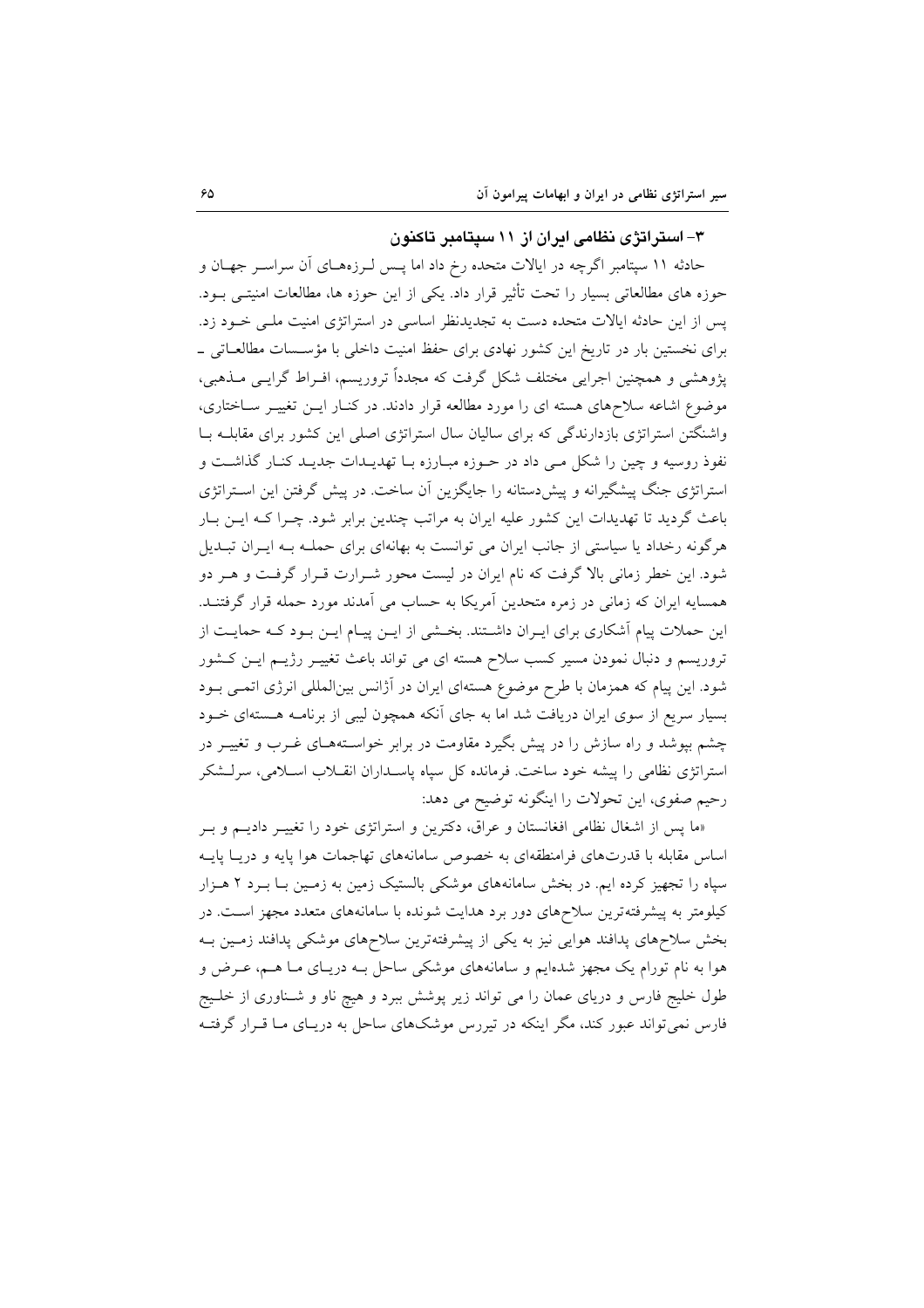باشد. ما چندین هزار قایق تندروی موشک انداز در منطقه خلیج فـارس داریـم و یـک قــدرت بزرگ دفاعی و هجومی را در خلیج فارس سامان دادهایم» (روزنامه اعتماد۱۳۸۶: ۲).

این تأثیرپذیری استراتژی نظامی ایران از حادثه ۱۱ سـپتامبر و تحـول در اسـتراتژی امنیـت ملی آمریکا از دو عامل سرچشمه میگیرد: نخست روابط تیره ایـران و ایـالات متحـده و دوم دغدغههای امنیتی ایران. فقدان روابط سیاسی میان دو دولت ایالات متحـده و ایــران و ذهنیـت منفی هر دو طرف از یکدیگر در شرایطی که هیچ کانال سیاسی برای حضور در یک کنفـرانس و نشست مشترک رسمی برای بیان نگرانیهای آنها ظرف ۳۰ سال گذشته وجود نداشته، باعث شده است تا حساسیت هر دو پایتخت از تصمیمات سیاسـی و امنیتـی یکـدیگر بـالا رود. هـر اقدام منطقهای یا سیاست جهانی که ایران در پیش گیرد کارشکنی آمریکا و هـر سیاسـت کـاخ سفید، واکنش ایران را به همراه داشته است. لذا زمانی که ایالات متحده استراتژی امنیت ملبی خویش را تغییر میدهد نخستین کشوری که ناخواسته این تغییرات برای آن اهمیت پیدا میکند ایران است. چرا که عدم شناخت صحیح استراتژی دشمن وآماده نــشدن بــرای مقابلــه بــا آن از دید مسؤولان نظام به معنای پذیرش شکست در آینده است. اما دومین عامل تأثیرپذیری بـالای ایران از تحول در استراتژی نظامی آمریکا به دغدغههای امنیتی ایران باز مـیگـردد. جمهـوری اسلامی ایران در یکی از بی ثباتترین و در عین حال مهمترین مناطق جهان قرار گرفتـه اسـت. منطقهای که از سال ها پیش مورد علاقه کشورهای قدرتمند برای مداخله و کسب نفـوذ در آن بوده است. تجربیات تلخ گذشته، بخصوص مداخلات روس۵ا و انگلیسی۱ه در دوران قاجار و اشغال ایران در جریان جنگ جهانی دوم این درس را بـه کـارگزاران سیاسـت خـارجی ایـران آموخته است که ایران در چهار راه حوادث جهانی است و به هیچ وجه نمـیتوانـد از سیاسـت دولتهایی همچون سوئیس و سوئد در اتخاذ بیطرفی پیروی کند لذا باید همواره نقشی فعـال در منطقه بازی نماید. در غیر این صورت سرنوشت کشور توسط قدرتهای بیرونی برای آن رقسم زده خواهد شد (ر.ی: نقیب زاده،۱۳۸۳) . در نگاه مسوولان ایران دولتهای عربی منطقـه (بـه ویـژه عراق) اکنون گرفتار چنین مشکلی در سیاست خارجی خود هستند. آنها در هیچ تصمیمی حتی سیاستهای قومی و مذهبی که اموری داخلی هستند از خود قدرت عمل و اختیـار ندارنــد. از این مسأله گذشته، ایران احساس می نماید که در محیطی قرار گرفته کـه دور تــا دور آن را پــا پایگاههای نظامی آمریکا و حضور این کشور گرفته و یا متحدینی که از اجابـت خواسـته هـای آمریکا امتناع نخواهند کرد. پس انتظـار هرگونــه اقــدام بــر عليــه منــافع ايــران را بايــد داشــت. محمدباقر ذوالقدر، از فرماندهان سـياه و جانــشين سـابق وزيــر كــشور، در همــايش سراســرى نمايندگان ولي فقيه در سياه پاسداران انقلاب اسلامي در ذكر تهديـدات امنيتـي ايـران گفـت: «هرچند قدرت استکباری آمریکا به دلیل خصومتهای دیرینهاش بـا ملت و دولت ایـران،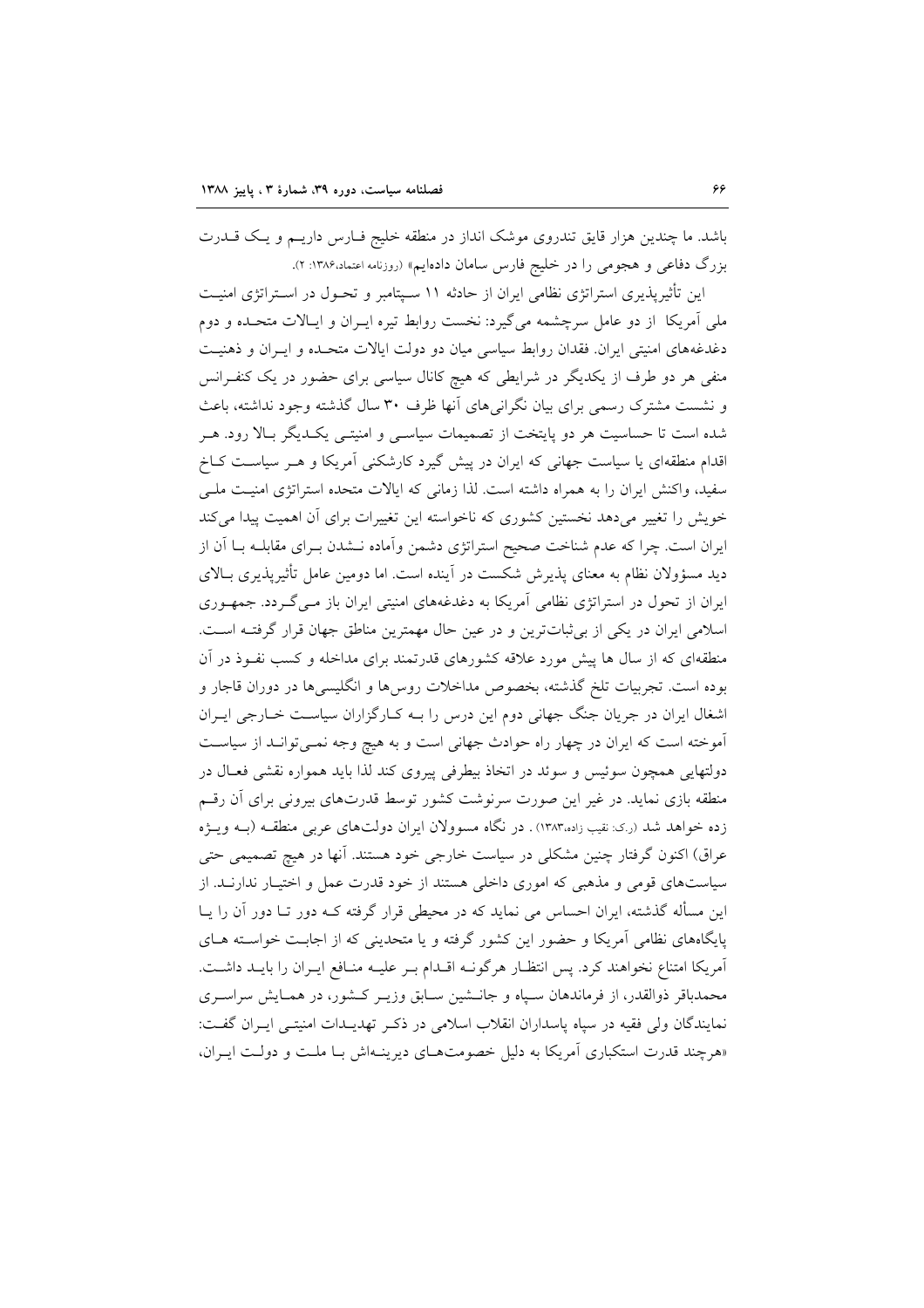همچنان تنها تهدید خارجی علیه امنیت ملی جمهوری اسلامی ایران است. لکن ایستادگی ملت ایران و توانمندیهای منحصر به فرد این کشور، تمامی استراتژی های آمریکا را که طبی سـال های پس از پیروزی انقلاب با هدف تغییر نظـام و یـا تغییـر رفتـار جمهـوری اسـلامی ایــران صورت گرفته، ناکام گذاشته است» (روزنامـه اعتمـاد،۱۳۸۶: ۷). سـید مرتـضی نبـوی، عـضو مجمـع تشخیص مصلحت نظام، نیز مقابله با آمریکا را بخشی از استراتژی امنیتی ایران در سطح جهانی می داند که در حقیقت به دنبال جلوگیری از تبدیل شدن نظام جهانی به سیـستمی تـک قطبـی می باشد (میزگرد پیش نیازهای سیاسی ـ امنیتی برای تحقق چشم انداز،۱۳۷۶: ۹۳). اما باید خاطرنسشان کــرد کــه عمده تهدیدات علیه ایران که جهت سیاست امنیتی و استراتژی نظامی کشور را تعیین می کنـد تنها از جانب ایالات متحده نیست. ایران در دو سطح جهانی و منطقهای مواجه با تهدیدات زیر است:

در سطح جهانی سیاستهای گسترش ناتو به شـرق و اهـرم قـانونی سـازمان ملـل بـرای مداخله در امور داخلی کشورها در چارچوب قواعد اَمرانـه مداخلـه بـشر دوسـتانه، مبـارزه بـا تروریسم و اشاعه سلاحهای کشتار جمعی از جمله مواردی هستند که می توانند امنیت ایـران را با خطر مواجه سازند. تهدیدات مذکور طیفی از اشکال مختلف سیاسی، اقتصادی، فرهنگی و نظامی را در بر می گیرند که شکل نظامی جدیترین و شدیدترین آنها می باشد.

در سطح منطقهای نیز، اصلی ترین تهدید نسبت به امنیت ایران، از جانب حـضور و نفـوذ آمریکا در خاورمیانه به ویژه همسایگان ایران تلقی می شود. پس از آمریکا، اسرائیل جدیترین منبع تهدید نسبت به امنیت ایران به شمار می رود. این کشور هم بــه دلیـل تعارضــات ذاتــی و ایدئولوژیک و هم به دلیل رقابت سیاسی، ایران را مانع اصلی تحقق اهداف خــویش در ســطح منطقه می داند و بر این اساس چه بهطور مستقیم (احتمال حمله نظامی به مراکـز و تأسیــسات اتمي ايران)، و چه غيرمستقيم (تشويق و تحريک آمريکا به مواجهه با ايران از طريق لابي خــود در دستگاه سیاستگذاری آمریکا)، تهدید علیه امنیت ایران محسوب می شود. عـلاوه بـر ایــنهـا مسائلی نظیر بی ثباتی در کشورهای همسایه، تمایل اکثر آنها به ائتلاف و اتحاد با آمریک)، رشـد گروههای افراطی در کشورهای پاکستان، افغانــستان و آسـیای میانــه و تــداوم سیاســت برخــی کشورهای عربی و خصوصاً امارات متحده عربی می توانند در صـورت فـراهم بـودن شـرایط، امنیت ملی ایران را تهدید نمایند (درویش،۱۳۸۳: ۱۱و۱۳). به گفته فرید ذکریا «دور تــا دور ایــران را رژیمهایی با سلاحهای اتمی در بر گرفتهاند: روسیه، چین، پاکستان، هندوسـتان و اسـرائیل در آن سوی مرزهای ایران از یک طرف ۱۷۰ هزار سرباز آمریکایی مستقر شده انــد (عــراق) و در طرف دیگر بیش از ۵۰ هزار نیروی ناتو حضور دارند (افغانستان). در طـول سـه دهــه گذشــته دولت آمريكا بشدت مخالف رژيم ايران بوده و رئيس جمهور فعلى ايالات متحده بارها تأكيـد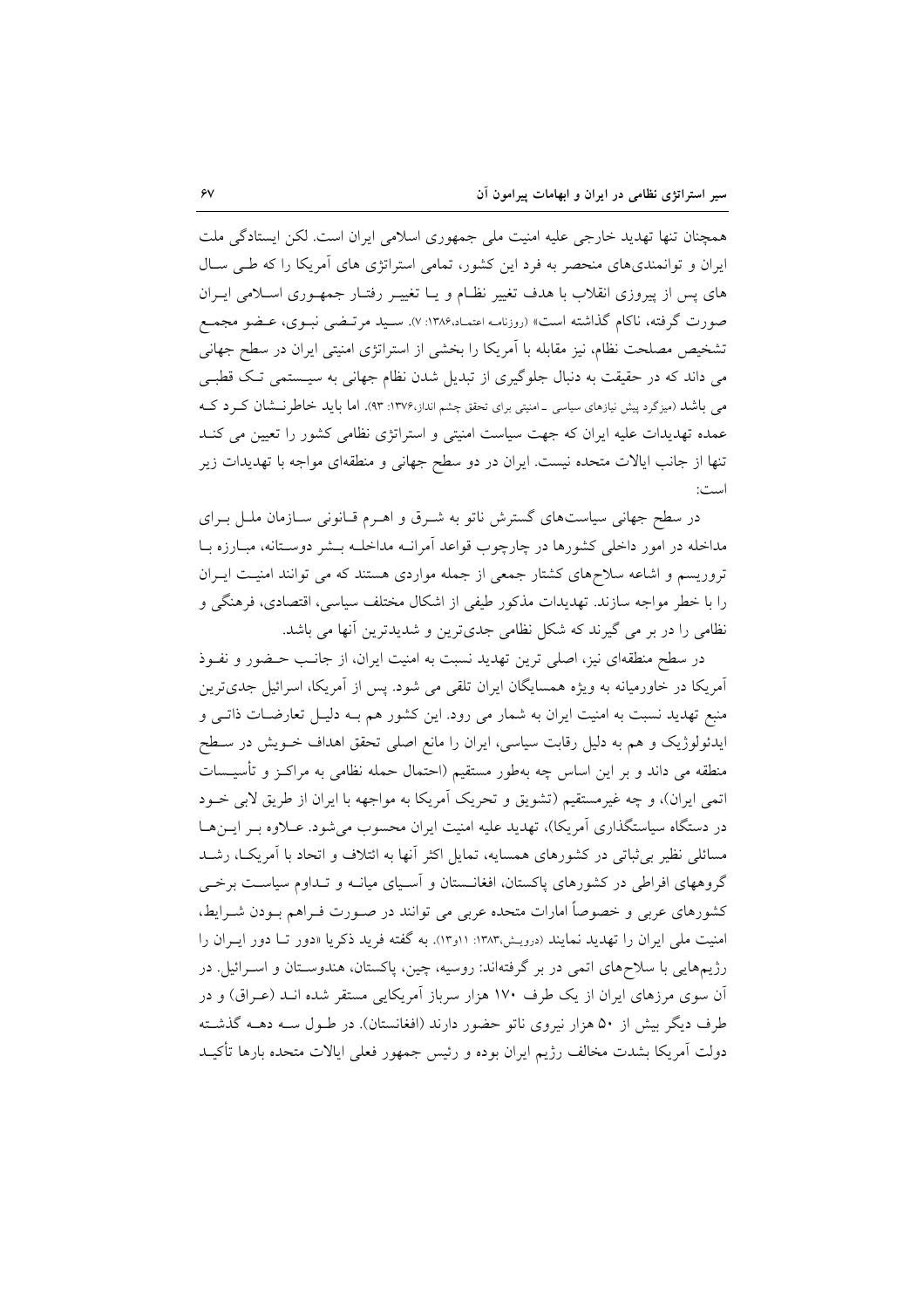کرده آرزو دارد که جمهوری اسلامی سرنگون شود. کنگره آمریکا هم سـال گذشـته بودجـهای ۷۵ میلیون دلاری تبصویت که ده است تبا بـه «پیـشبرد دموکراسـی» در ایـران کمـک کنـد» (Zakaria,2007) از مجموع این مسائل چیزی جـز افـزایش تهدیـدات علیـه امنیـت ملـی ایـران برداشت نمي شود. طبيعي است كه مقابله با اين تهديدات تنها بـه دو شـيوه ممكـن مـي باشـد. نخست پذیرش خواسته های غرب از سوی دولت ایران و تغییـر سیاسـتهـای کنـونی و دوم رفتن به سمت بازدارندگی. بدلیل آنکه راه نخست با هویت انقلابی و اسلامی ایـران در تــضاد پنداشته می شود جریانات سیاسی داخـل از آن تعبیـر بـه وادادگـی، نـرمش و سـازش کـرده از پذیرش آن امتناع می ورزند. منوچهر محمدی، بخشی از آنچه را که هویت انقلابـی و اسـلامی ایران تعریف می شود اینگونه ذکر می کند: «رویکرد سیاست خارجی ایران بیش از آنکه مبتنـی بر تحولات محیط بین الملل باشد، از ضرورتهای ایدئولوژیک تـأثیر مـی پـذیرد. ایــدئولوژی انقلاب اسلامی ایران عموماً با جهت گیری موجود در نظام سـلطه گرانــه بــین الـملــل مغــایرت دارد. ایران ساختار موجود نظام جهانی را مبتنی بر سلطه گرایی دانسته و بـا چنـین الگــویی بــه مقابله استراتژیک مبادرت ورزیده است» (محمدی،۱۳۸۶: ۱۱۲). لذا با کنـار رفـتن گزینـه نخـست و تشدید تهدیدات بین المللی و منطقه ای آنچه که اولویت بیشتری پیدا می کند سرعت بخشیدن فاصله دست یابی به بازدارنـدگی نظـامی اسـت. امـا از آنجـا کـه کـسب ایـن هـدف نیازمنـد مکمل های دیگری است در بخش سیاست دفـاعی، ایـران اهـداف ذیـل را بعـد از ۱۱ سـیتامبر پیگیری کرده است:

١- رفع تهديدات متوجـه امنيـت و منـافع ملـى از طريـق تـضعيف و هزينـهمنـد سـاختن سیاستهای آمریکا؛

۲- جلوگیری از فعال شدن تهدیدات بالقوه و پدید آمدن تهدیدات جدید؛

۳- ایجاد راهکارهای مناسب بـرای تبـدیل تهدیـدات بـه فرصـتهـا و ایجـاد عمـق استراتژیک دفاعی در خارج از مرزها؛

۴- ايجاد شرايط مناسب براي مقابله منطقى با تهديدات بالفعل (دفاع فعال) ؛

۵- اتخاذ دیپلماسی فعـال در قالـب دیپلماسـی دفـاعی بـرای پایـان بخـشیدن بـه انـزوای بین|لمللی کشور به همراه حضور در ترتیبات امنیتی بین المللی در قالب امنیت دسته جمعی؛

۶- ایجاد شرایط همگرایی در سطح منطقه ای و بینالمللی و یافتن متحدینی که در شـرایط ضروری از توان همکاری با کشور برخوردار باشند؛

٧– فراهم نمودن زمينه ادغام مجدد ايران در سطح نظام بين الملل (حبيري،١٣٨٢، ٥٩-٥٩).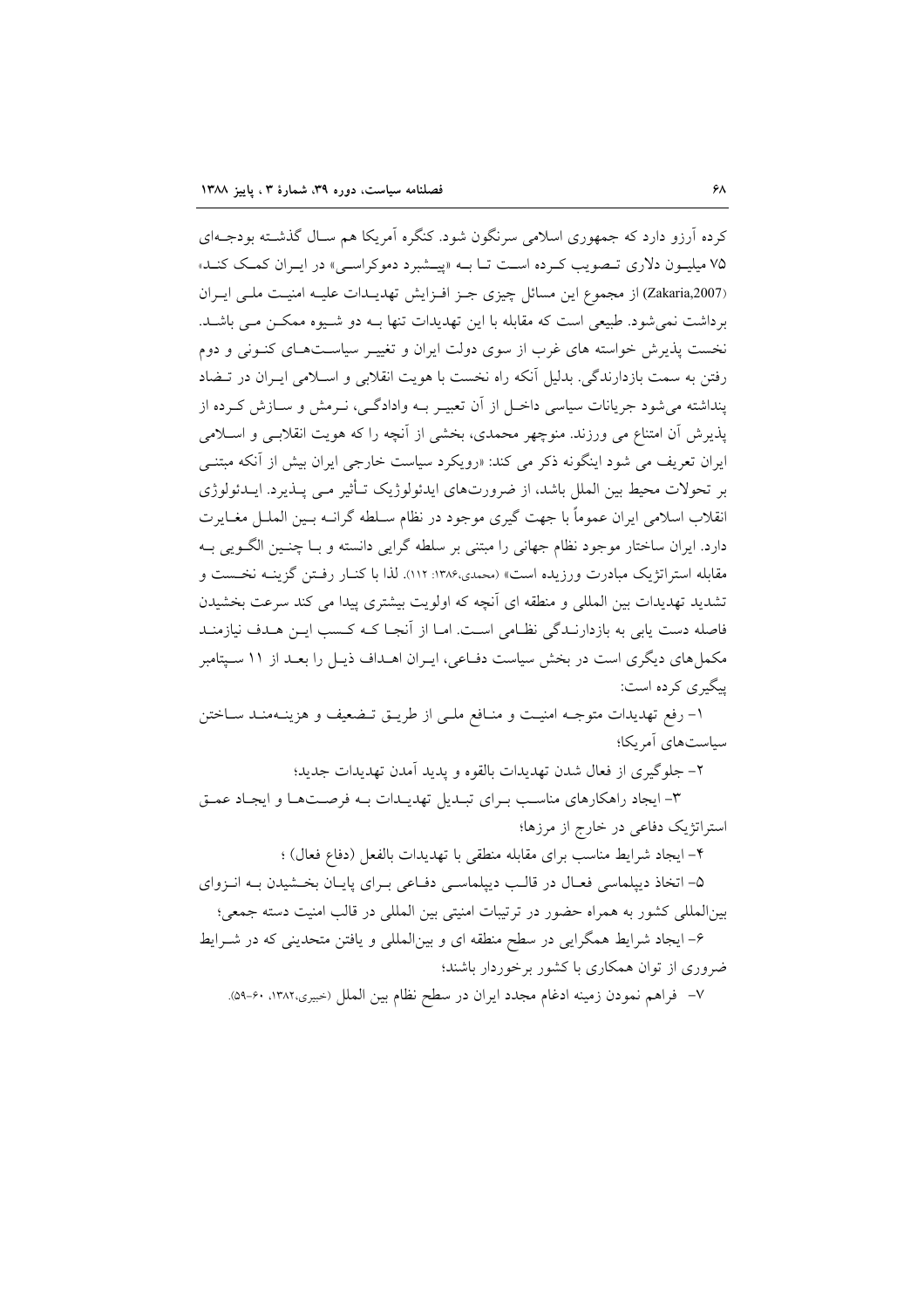#### نتىجە

با وجود آنکه کمتر اسناد و مدارکی دال بر وجود استراتژی نظامی مشخص، کارشناسی شده و هدفمند برای ایران پیش و بعد از انقلاب اسلامی در دست است؛ اما خط سبیر حرکت استراتژی نظامی ایران بیانگر آن است که بجز مقطع جنگ با عراق در سایر دوره ها دستور کـار بخش های سیاسی و نظامی کشور بر پیگیری بازدارندگی نظامی به عنوان راهکار اساسی مقابله با تهدیدات خارجی استوار بوده است. با این تفاوت که پیش از انقبلاب اسبلامی این هیدف عموماً به منظور تبدیل شدن به قدرت نظامی- سیاسی برتر منطقه و در قالب سیاست دوستونی نیکسون – که به ایران موقعیت ژاندارم منطقـه بخـشید – دنبـال مـی گردیـد و بعـد از انقــلاب اسلامی برای رفع تهدیدات منطقه ای و جهانی. تجربه جنگ تحمیلی، بقای تهدید اصلی علیـه امنیت ملی ایران یعنی عراق پس از پایان جنگ، ظهور طالبان در مرزهای شرقی ایران، حــضور گسترده تر آمریکا در خلیج فارس پس از جنگ دوم خلیجفـارس و تهدیــدات ایــن کــشور بــه همراه متحد منطقهای خود اسرائیل علیه ایران از مهمترین عوامل پیگیری استراتژی بازدارندگی در دکترین نظامی ایران طی سال های گذشته بوده اند.

## منابع و مآخذ:

#### الف. فارسى:

- ۱- اَبراهامیان یرواند. (۱۳۸۶)، ایران بین دو انقلاب، ترجمه احمد گل محمدی و محمد ابراهیم فتاحی، چاپ دوازدهم، (تهران: ني).
	- ٢- احتشامي انوشيروان (الف)، (١٣٨۶)، **كذار از بحران جانشين**ي، ترجمه ابراهيم متقى، (تهران: قومس).
- ۳- احتشام<sub>ی</sub> انوشیروان (ب)، (۱۳۷۸)، **سیاست خارجی ایران در دوران سازندگی**، ترجمه ابراهیم متقی و زهره یوستین چي،(تهران: مركز اسناد انقلاب اسلامي).
	- ۴– بازرگان مهدی، (۱۳۶۳)، ا**نقلاب ایران در دو حرکت**، (تهران: ب<sub>ی</sub> نا).
	- ۵– پهلوی محمدرضا، (۱۳۷۷)، **پاسخ به تاریخ**، ترجمه حسین ابوترابیان، (تهران: نشر مترجم).
	- ۶– تاجیک محمدرضا، (۱۳۸۰)، <mark>مقدمه بر استراتژی امنیت مل<sub>ی ج</sub>.ا.ایران</mark>، جلد اول، (تهران: فرهنگ گفتمان).
- ۷– خبیری کابک،(۱۳۸۲)،«راهبرد دفاعی جمهوری اسلامی ایران (ملزومات و راهکارها)»، فصلنامه **راهبرد دفاعی**، سال اول، شماره اول.
- ۸– رسولی احمد، (۲۱ سیتامبر ۲۰۰۵)، «توان و تاکتیکهای نظامی ایران و عراق در جنگ هشت ساله»سایت BBC، قابل دستا س ادر:

(http://www.bbc.co.uk/persian/iran/story/2005/09/printable/050921ra-war-military.shtml) ۹- روزنامه اعتماد، (۱۳۸۶/۵/۲۷)

- ۱۰- روزنامه اعتماد، (۱۳۸۶/۴/۳).
- ۱۱- درویش فرهاد، (زمستان ۱۳۸۳)، «جمهوری اسلامی ایران در جهان متغیر: تهدیدات،آسیب یذیری ها و فرصت ها»، فصلنامه مطالعات دفاعی و امنیتی، شماره ۴۱.
	- ۱۲– سنجابی علیرضا، (۱۳۸۰)، **استراتژی و قدرت نظامی**، چاپ دوم، (تهران: یاژنگ).